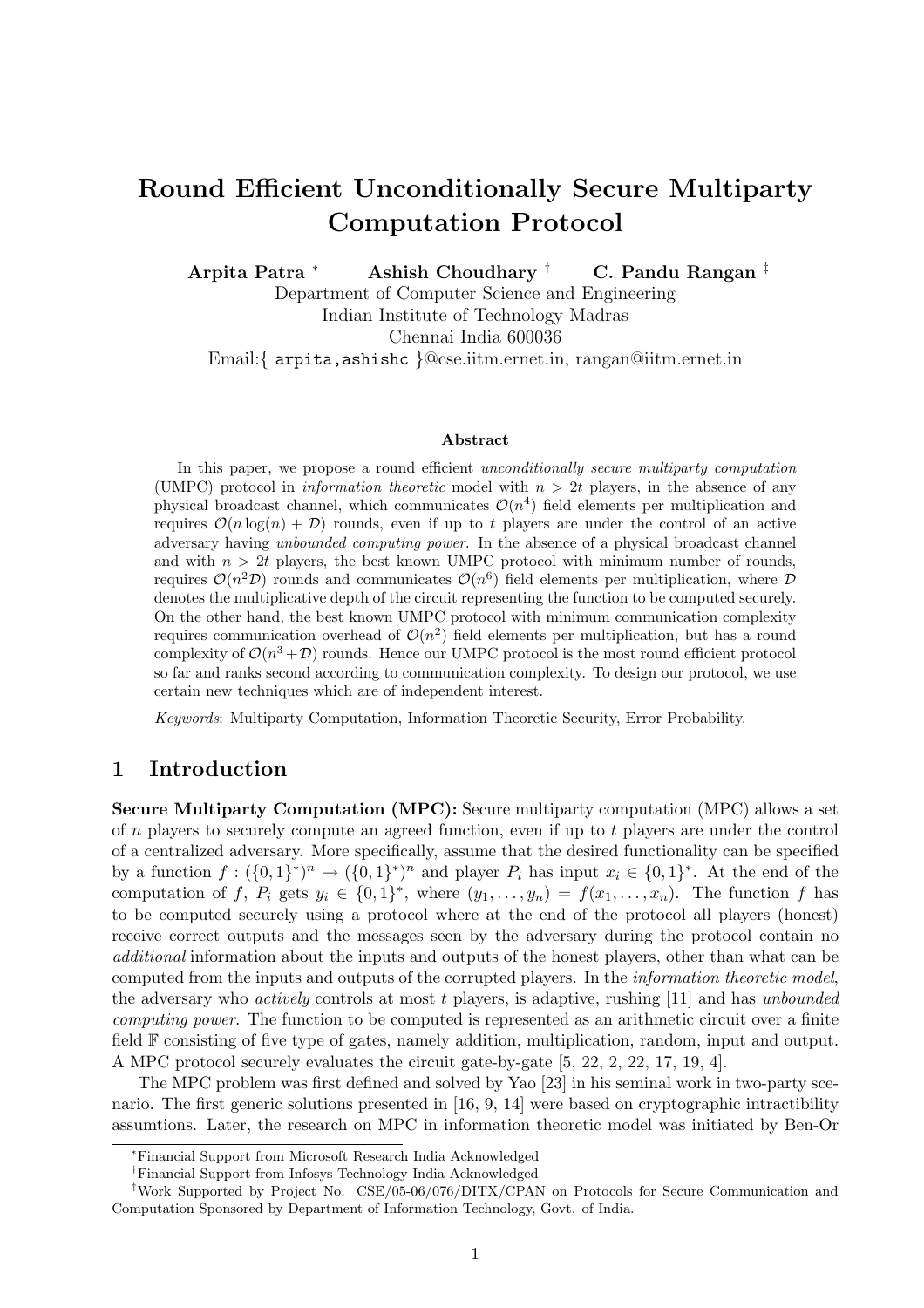et. al. [5] and Chaum et. al. [8] in two different independent work and carried forward by the works of [22, 2]. Information theoretic security can be achieved by MPC protocols in two flavors  $-(a)$  Perfect: The outcome of the protocol is **perfect** in the sense that no probability of error is involved in the computation of the function (b) Unconditional: The outcome of the protocol is correct except with negligible error probability. While Perfect MPC can be achieved iff  $t < n/3$ [5], unconditional MPC (UMPC) requires only honest majority i.e  $t < n/2$  [22]. In the recent years, lot of research concentrated on designing communication efficient protocols for both perfect and unconditional MPC. Perfect MPC protocols with optimal resilience i.e  $t < n/3$  are presented in [17, 19, 4]. UMPC protocols with non-optimal resilience i.e  $t < n/3$  are presented in [18, 12]. Finally, UMPC protocols with optimal resilience i.e  $t < n/2$  are presented in [11, 3].

Broadcast: Broadcast is a very important primitive and is heavily used in all MPC and UMPC protocols. Broadcast allows a sender to distribute a value  $x$ , such that all the players identically receive the same value  $x$  (even if the sender is faulty). If a physical broadcast channel is available in the network, then achieving broadcast is very trivial. In such a case, broadcasting  $\ell$  bits requires single round and exactly  $\ell$  bits of communication. But if the broadcast channel is not physically available in the network, then broadcasting an  $\ell$  bit(s) message can be simulated by executing some protocol. In particular, for perfectly (without any error probability) broadcasting  $\ell$  bits, the protocol presented in [6, 7] communicates  $\Omega(n^2\ell)$  bits and requires  $\Omega(n)$  rounds with  $t < n/3$ . For unconditionally (with negligible error probability) broadcasting  $\ell$  bits, the protocol presented in [21] communicates  $\Omega(n^2\ell+n^6\kappa)$  bits and requires  $\Omega(n)$  rounds with  $t < n/2$  on the availability of information theoretic PKI setup (information theoretic pseudo-signature), where  $\kappa$  is the error parameter. Recently Fitzi et. al. [13] have proposed multi-valued broadcast where broadcast of  $\ell$ bits requires communication of  $\mathcal{O}(\ell n + n\mathcal{B}(n + \kappa))$  bits, provided there exists a broadcast protocol which communicates  $\mathcal{B}(b)$  bits for broadcasting a b bit message where  $b < l$ . Thus using the broadcast protocol of [21] as black-box, broadcast protocol of [13] communicates  $O(n\ell + n^7\kappa)$  for broadcasting an  $\ell$  bit message and requires  $\Omega(n)$  rounds of communication, where  $t < \frac{n}{2}$ .

Our Motivation: Two important parameters of multiparty computation protocols are communication complexity and round complexity. These have been the subject of intense study over the past two decades. Establishing bounds on communication and round complexity of secure multiparty computation protocols are of fundamental theoretical interest. Moreover, reducing the communication and round complexity of multiparty computation protocols is crucial, if we ever hope to use these protocols in practice. But looking at the most recent advancements in the arena of MPC, we find that round complexity of MPC protocols has been increased to an unacceptable level in order to reduce communication complexity. For example, the perfect MPC protocol of [4] celebrated for its best known communication complexity, requires round complexity of  $\mathcal{O}(n^2 + \mathcal{D})$  where  $\mathcal D$ denotes the multiplicative depth of the circuit. On the other hand, the perfect MPC protocols achieving best known round complexities such as  $\mathcal{O}(n\mathcal{D})$  [5] and  $\mathcal{O}(n+\mathcal{D})$  [1] are far from being truly communication efficient. In the sequel, we present a table which gives an overview of the communication complexities and round complexities of perfect and unconditional MPC protocols. The complexity figures are provided assuming that physical broadcast channel is not available and hence broadcast is simulated by some protocol (as mentioned earlier). The communication complexities are given in terms of bits where  $\kappa$  represents the bit length of a field element in the case of perfect MPC and error parameter in the case of unconditional MPC. For simplicity, we assume that the computed function takes n inputs (one from each player) and gives n outputs.  $c_M$  and D denote the number of multiplication gates and multiplicative depth of the circuit, respectively.

| Reference | Type?         | Resilience | Brodcast Protocol | Communication Complexity                             | Round Complexity                 |
|-----------|---------------|------------|-------------------|------------------------------------------------------|----------------------------------|
| 11        | Unconditional | t < n/2    | $\left 13\right $ | $\mathcal{O}((c_M n^6 + n^7)\kappa)$                 | $\mathcal{O}(n^2\mathcal{D})$    |
| 17        | Perfect       | t < n/3    | [6, 7]            | $\mathcal{O}((c_M n^3 + n^4)\kappa)$                 | $\mathcal{O}(n^2+\mathcal{D})$   |
| [3]       | Unconditional | t < n/2    | $\left 13\right $ | $\mathcal{O}((c_M n^2 + n^7) \kappa)$                | $\mathcal{O}(n^3 + \mathcal{D})$ |
| 12        | Unconditional | t < n/3    | [6, 7]            | $\mathcal{O}((c_M n + \mathcal{D} n^2 + n^4)\kappa)$ | $\mathcal{O}(n^2+\mathcal{D})$   |
| [4]       | Perfect       | t < n/3    | [6, 7]            | $\mathcal{O}((c_M n + \mathcal{D} n^2 + n^3)\kappa)$ | $\mathcal{O}(n^2+\mathcal{D})$   |

If the practical applicability of multiparty protocols are of primary focus, then it is always desirable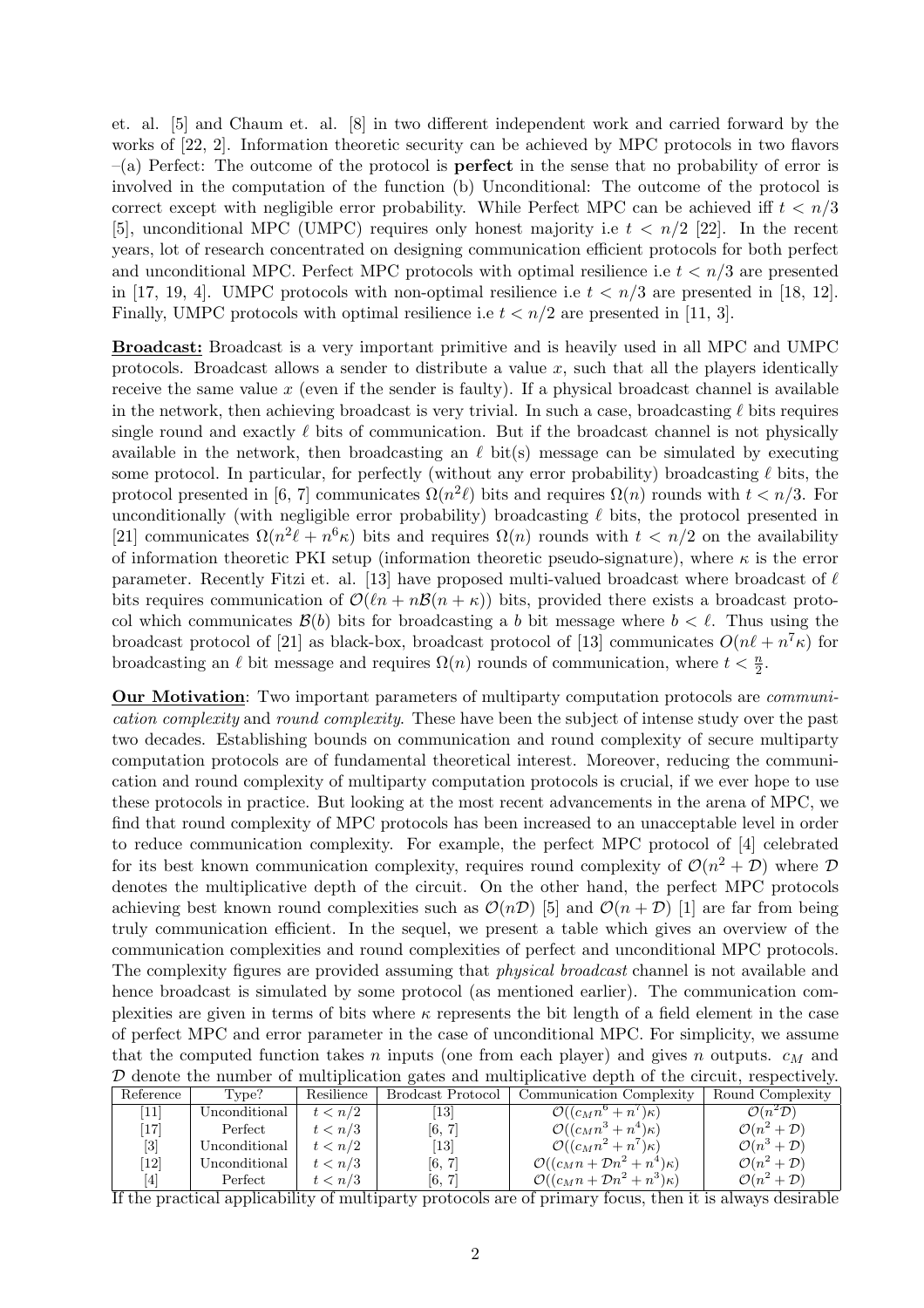not to sacrifice one parameter for the other. So it is very essential to design protocol which balances both the parameters appropriately. Motivated by this, in this work we design an UMPC protocol which achieves efficiency in both the parameters simultaneously.

**Our Network Model:** We denote the set of  $n = 2t + 1$  players (parties) involved in the secure computation by  $\mathcal{P} = \{P_1, P_2, \ldots, P_n\}$  where player  $P_i$  possesses  $c_i$  input values. We assume that all the n players are connected with each other by pairwise secure channels, as assumed in generic UMPC protocols [3, 11, 22]. Moreover, the system is synchronous and the protocols proceed in rounds, where in each round a player performs some computations, sends (broadcasts) values to its neighbors (everybody), receives values from neighbors and may again perform some more computation, in that order. The function to be computed is specified as an arithmetic circuit over a finite field F with input, addition, multiplication, random and output gates. We denote the number of end F with liput, addition, multiplication, random and output gates. We denote that  $c_I = \sum_{i=1}^{n} a_i$  $_{i=1}^n c_i$ .

We model the distrust in the system by a centralized adversary  $A_t$ , who has unbounded computing power and can actively control at most t players during the protocol execution, where  $t < \frac{n}{2}$ . To actively control a player means to take full control over it and making it behave arbitrarily. The adversary is *adaptive* [11] and hence can corrupt players dynamically during the protocol execution. Moreover, the choice of the adversary to corrupt a player may depend upon the data seen so far from the corrupted players. Moreover, the adversary is a rushing adversary [15], who in a particular round, first collects all the messages addressed to the corrupted players and exploits this information to decide on what the corrupted players send during the same round. If a player comes under the control of  $A_t$ , then it remains so throughout the protocol. A player which is not under the control of  $A_t$  is called *honest* or *uncorrupted*. We define two sets C and P' where at any point of time C denotes the set of corrupted players identified so far and  $\mathcal{P}' = \mathcal{P} \setminus \mathcal{C}$ . Initially,  $\mathcal{P}' = \mathcal{P}$ and  $\mathcal{C} = \emptyset$ . As the protocol proceeds, some players will be detected as corrupted and will be added to C and removed from  $\mathcal{P}'$ . We denote the number of players in  $\mathcal{P}'$  by n' which is initially equal to *n*. The number of players which can be still corrupted from  $\mathcal{P}'$  is denoted by t' where  $t' = t - |\mathcal{C}|$ . Note that n' will always maintain the following:  $n' \ge t + 1 + t' \ge 2t' + 1$  since  $t \ge t'$ . Also at any point of time  $P = P' \cup C$ .

Our protocol provides unconditional security i.e. information theoretic security with a negligible error probability of  $2^{-\mathcal{O}(\kappa)}$  for some security parameter  $\kappa$ . To achieve this error probability, all our computation are done over a finite field  $\mathbb{F} = GF(2^{\kappa})$ . Thus each field element can be represented by  $\kappa$  bits. Notice that, we also assume that n is polynomial in  $\kappa$ . For the ease of exposition, we always assume that the messages sent through the channels are from the specified domain. Thus if a player receives a message which is not from the specified domain (or no message at all), he replaces it with some pre-defined default message from the specified domain.

**Our Contribution:** In this paper, we propose a new UMPC protocol which communicates  $\mathcal{O}(n^4)$ field elements per multiplication and requires  $\mathcal{O}(n \log(n) + \mathcal{D})$  rounds over a point-to-point network (in the absence of physical broadcast channel) with  $n = 2t+1$  players. This result is to be compared with the UMPC protocol of [11] which provides so far best known round complexity of  $\mathcal{O}(n^2D)$ (and communicates  $\mathcal{O}(n^6)$  field elements per multiplication) and with UMPC protocol of [3] which achieves the best known communication complexity of  $\mathcal{O}(n^2)$  field elements per multiplication (but consumes  $\mathcal{O}(n^3 + \mathcal{D})$  rounds). Hence our protocol is the most round efficient protocol so far and ranks second according to communication complexity. We introduce a new technique called Rapid Player Elimination (RPE) which is used in the preprocessing stage of our proposed UMPC protocol. Loosely speaking, RPE works as follows: The preprocessing stage of our UMPC protocol may fail several times due to the (mis)behavior of certain number of corrupted players whose corruptions are identified. RPE creates a win-win situation, where the adversary must reveal the identities of  $2^i$  new corrupted players at the  $i^{th}$  step. Otherwise, the preprocessing stage will not fail. Thus RPE ensures that preprocessing stage may fail at most  $\lceil \log(t) \rceil$  times.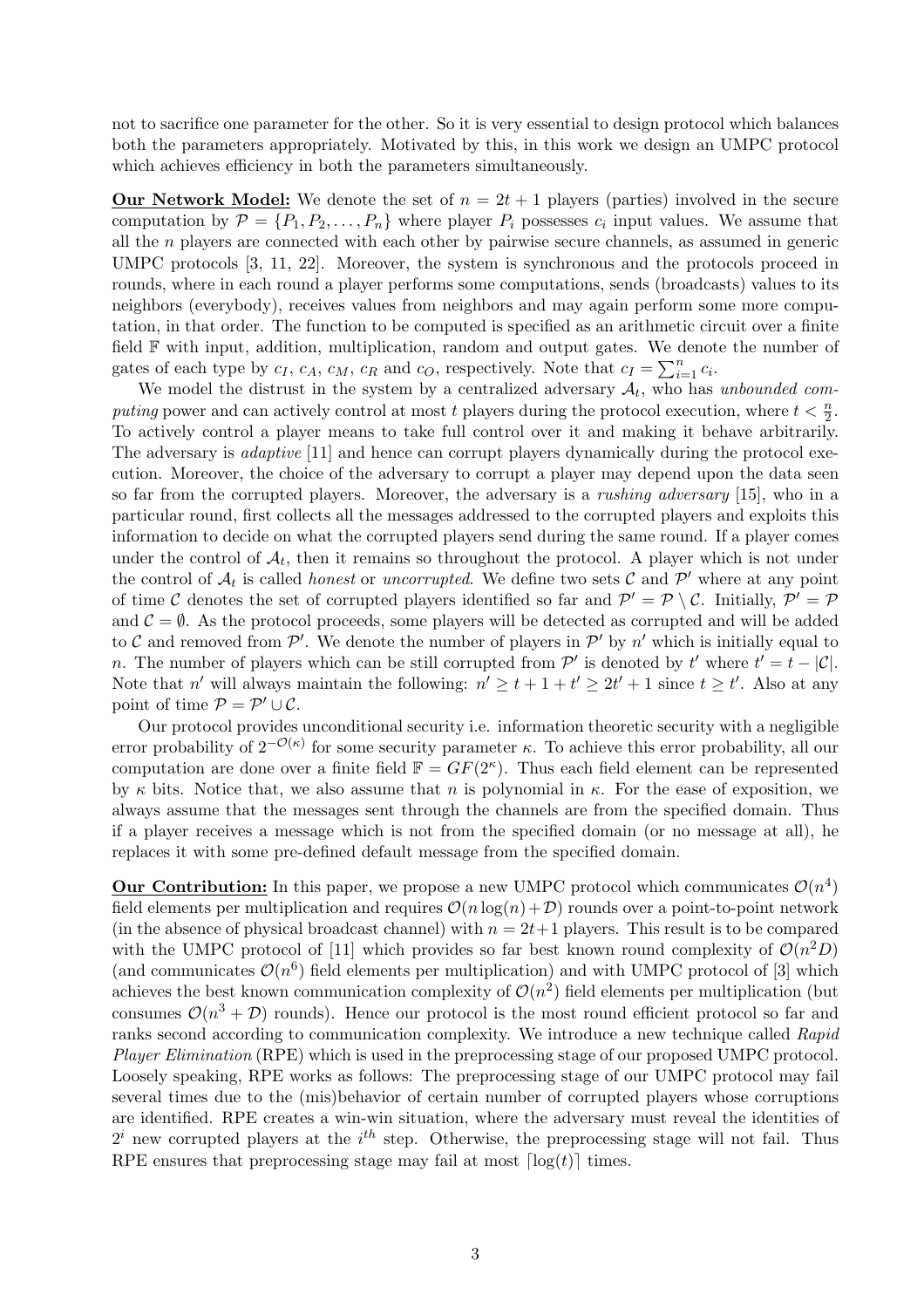# 2 Unconditionally Secure MPC Protocol with  $n = 2t + 1$

In this section, we present an UMPC protocol with  $n = 2t + 1$ . Prior to that we present a number of sub-protocols each solving a specific task. Some of the sub-protocols are based on few existing techniques while some are proposed by us for the first time. We describe all our subprotocols in the following settings:  $\mathcal{P}'$  denotes the set of players involved in the execution of the sub-protocols where  $|\mathcal{P}'| = n'$ , the number of corrupted players present in  $\mathcal{P}'$  is t' and  $n' = t + 1 + t'$ . During the execution of the sub-protocols, some more corrupted players may be detected as faulty and wil be removed from  $\mathcal{P}'$ . Accordingly n' and t' will change (without affecting the equality  $n' = t + 1 + t'$ ). Thus it is clear that at any stage  $\mathcal{P}'$  will always contain all the  $t + 1$  honest players. For simplicity, we assume that  $\mathcal{P}'$  always contains the first n' players  $(P_1, \ldots, P_{n'})$  from the set  $P$ . For convenience, we provide analysis of the communication and round complexities of our subprotocols and protocols assuming that physical broadcast channel is available in the system. At the end we give the complete communication and round complexity figure for our general multiparty computation protocol, assuming that the broadcast has to be simulated by protocol of [13]. Notice that a physical broadcast channel enables all the players from  $P$  to receive the broadcasted message. Since our sub-protocols are executed among the players in  $\mathcal{P}'$  and  $\mathcal{P}' \subseteq \mathcal{P}$ , a broadcast step in our sub-protocol should allow only the players of  $\mathcal{P}'$  to get the broadcasted information. But notice that all the broadcast steps will be finally replaced by protocols (say from [13]) where only players from  $\mathcal{P}'$  are allowed to participate. Thus without loss of generality, we may interpret all the broadcasts steps in our sub-protocols as the broadcast to the restricted set  $\mathcal{P}'$ .

## 2.1 Information Checking

Information Checking (IC) and IC Signatures [11, 22]: IC is an information theoretically secure method for authenticating data and is used to generate IC signatures. When a player INT  $\in \mathcal{P}'$  receives an IC signature from a dealer  $\mathbf{D} \in \mathcal{P}'$  on some secret value(s) S, then INT can later produce the signature and have the players in  $\mathcal{P}'$  verify that it is in fact a valid signature of D on S. An IC scheme consists of a sequence of three protocols:

1. **Distr(D**, INT, P', S) is initiated by the dealer **D**, who hands secret  $S = [s^{(1)} \dots s^{(\ell)}] \in \mathbb{F}^{\ell}$ , where  $\ell \geq 1$  to intermediary INT. In addition, D hands some **authentication information** to INT and verification information to individual players in  $\mathcal{P}'$ , also called as receivers.

2. AuthVal(D,  $INT, \mathcal{P}', S$ ) is initiated by  $INT$  to ensure that in protocol RevealVal, secret S held by  $INT$  will be accepted by all the (honest) players (receivers) in  $\mathcal{P}'$ .

3. RevealVal(D, INT,  $\mathcal{P}', S$ ) is carried out by INT and the receivers in  $\mathcal{P}',$  where INT produces S, along with **authentication information** and the individual receivers in  $\mathcal{P}'$  produce verification information. Depending upon the values produced by  $INT$  and the receivers, either S is accepted or rejected by all the players/receivers.

The **authentication information**, along with S, which is held by  $INT$  at the end of **AuthVal** is called  $\mathbf{D}$ 's IC signature on S, obtained by INT. The IC signature must satisfy the following properties:

1. If  **and**  $INT$  **are uncorrupted, then S will be accepted in <b>RevealVal**.

2. If INT is uncorrupted, then at the end of **AuthVal**, INT possesses secret(s), say  $S'$ , which will be accepted in **RevealVal**, except with probability at most  $2^{-\mathcal{O}(\kappa)}$ .

3. If **D** is uncorrupted, then during **RevealVal**, with probability at least  $1 - 2^{-\mathcal{O}(\kappa)}$ , every  $S' \neq S$ produced by a corrupted INT will be rejected.

4. If **D** and INT are uncorrupted, then at the end of **AuthVal**, S is information theoretically secure from  $A_t$ .

We now describe an IC protocol which is a slight modification of the IC protocol described in [11].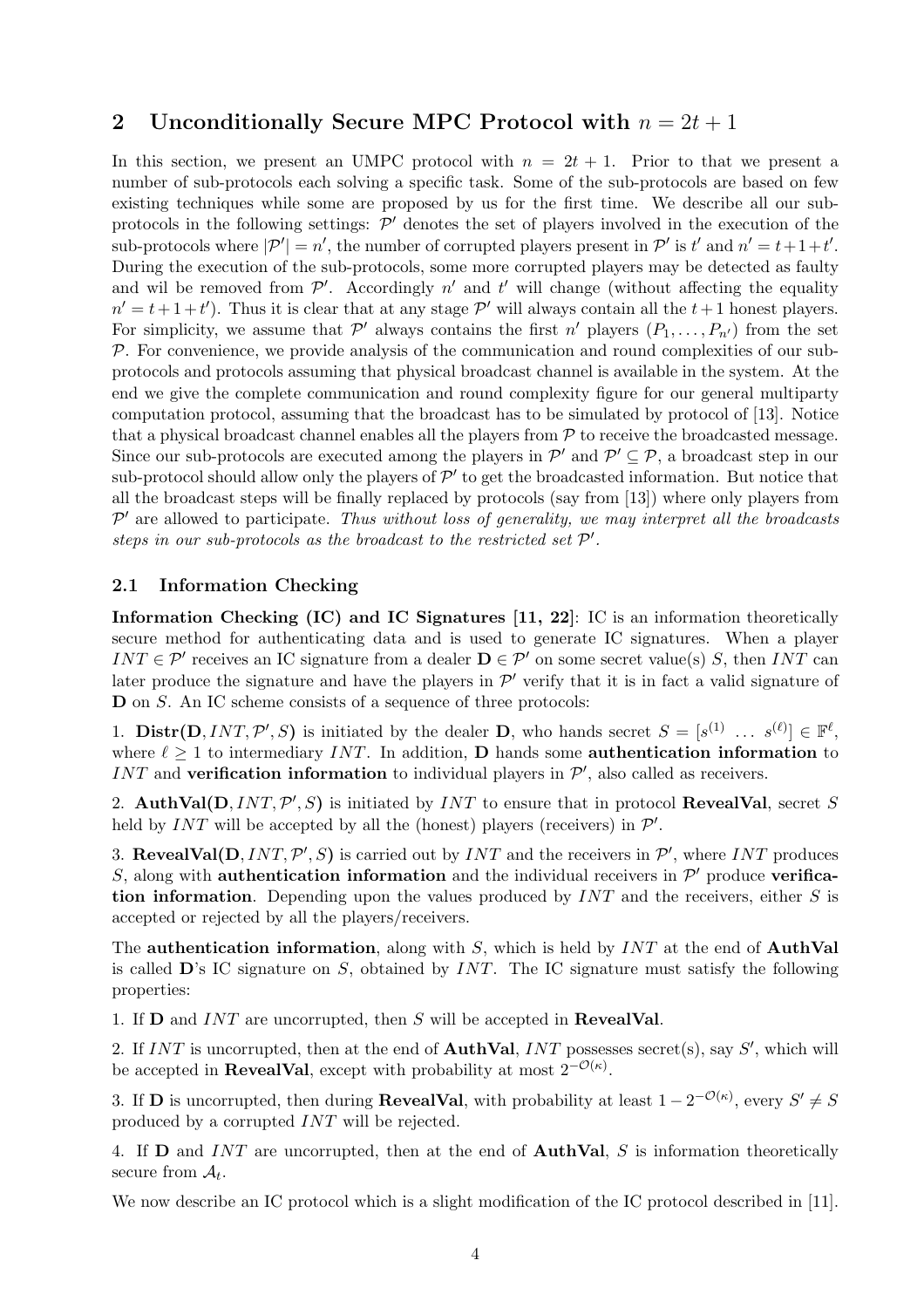The protocol allows **D** to sign on a single field element  $s \in \mathbb{F}$  (i.e.  $\ell = 1$ ;  $S = s$ ). In the protocol, Distr takes single round (Round 1), AuthVal takes threes rounds (Round 2, 3 and Round 4), while **RevealVal** takes two rounds (**Round 1** and **Round 2**). The protocol is given in Table 1. Before describing the protocol, we recall the following definition from [11].

**Definition 1** ( $1_{\alpha}$ -consistent [11]) A vector  $(x, y, z) \in \mathbb{F}^3$  is  $1_{\alpha}$ -consistent if there exists a degree one polynomial w over  $\mathbb F$  such that  $w(0) = x$ ,  $w(1) = y$  and  $w(\alpha) = z$ .

**Lemma 1** Protocol **IC** correctly generates IC signatures on a single secret (i.e.  $\ell = 1$ ) by communicating  $\mathcal{O}(n\kappa)$  bits and broadcasting  $\mathcal{O}(n\kappa)$  bits. The protocol satisfies all the properties of IC signature with an error probability of at most  $2^{-\mathcal{O}(\kappa)}$ .

PROOF: The proof is similar to the proof of the properties of generalized IC protocol of [11] (see Lemma 1, Page 318-319).  $\Box$ 

#### Protocol IC(D,  $INT, \mathcal{P}', s)$

 $\text{Distr}(D, INT, P', s)$  Round 1: Corresponding to each receiver  $P_i \in \mathcal{P}', D$  chooses a random value  $\alpha_i \in \mathbb{F}$  $\{0,1\}$  and additional random values  $y_i, z_i \in \mathbb{F}$ , such that the three tuple  $(s, y_i, z_i)$  is  $1_{\alpha_i}$ -consistent. In addition, corresponding to each  $P_i \in \mathcal{P}'$ , **D** chooses another random  $1_{\alpha_i}$ -consistent vector  $(s'_i, y'_i, z'_i)$ . **D** sends  $s, y_i, s'_i$  and  $y'_i$  to INT and  $\alpha_i, z_i, z'_i$  to the receiver  $P_i$ . The n' tuple  $[y_1 \ y_2 \dots y_{n'}]$  held by INT is called **authentication information**. The two n' tuples  $[y'_1 \ y'_2 \dots y'_{n'}]$  and  $[s'_1 \ s'_2 \dots, s'_{n'}]$  held by INT are called as **auxiliary information**, where as the tuple  $(\alpha_i, z_i)$  held by receiver  $P_i$  is called **verification information**.

**AuthVal(D, INT, P', s):** Round 2: INT randomly selects n' random elements  $d_i, 1 \leq i \leq n'$  from  $\mathbb{F} - \{0\}$  and broadcasts the tuples  $(d_i, s'_i + d_i s, y'_i + d_i y_i)$ .

Round 3: In response to INT's broadcast in Round 2, D checks the correctness of the broadcasted information and also checks whether  $(s'_i + d_i s, y'_i + d_i y_i, z'_i + d_i z_i)$  is  $1_{\alpha_i}$ -consistent for  $1 \leq i \leq n'$ . **D** broadcasts s, along with the n' tuple  $[y_1 \ y_2 \dots y_{n'}]$  if he finds any inconsistency. Each  $P_i \in \mathcal{P}'$  accordingly adjusts his **verification information**  $(\alpha_i, z_i)$ , such that  $(s, y_i, z_i)$  is  $1_{\alpha_i}$ -consistent and the protocol **ends** here.

Parallely,  $P_i \in \mathcal{P}'$  checks if  $(s'_i + d_i s, y'_i + d_i y_i, z'_i + d_i z_i)$  is  $1_{\alpha_i}$ -consistent and broadcasts "Accept" or "Reject", depending upon whether  $(s'_i + d_i s, y'_i + d_i y_i, z'_i + d_i z_i)$  is  $1_{\alpha_i}$ -consistent or not.

Now the value s and the n' tuple  $[y_1 y_2 \ldots y_{n'}]$  possessed by INT is called the **IC-Signature** on s given by **D** to INT, which is denoted by  $ICSig_s(D, INT)$ .

**Round 4:** If **D** has not broadcasted s, along with the tuple  $[y_1 y_2 \ldots y_{n'}]$  in the previous round, then **D** broadcasts  $(\alpha_i, z_i)$  corresponding to all receivers  $P_i \in \mathcal{P}'$ , whose response was "Reject" in the previous round. Accordingly INT will adjust his  $y_i$  so that  $(s, y_i, z_i)$  becomes  $1_{\alpha_i}$ -consistent.

**RevealVal(D, INT, P', s): Round 1:** INT broadcasts s and  $[y_1 \ y_2 \dots y_{n'}]$ ; **Round 2:** Each  $P_i \in \mathcal{P}'$  broadcasts  $(\alpha_i, z_i)$ . If there exists at least  $t + 1$  distinct j's such that  $(s, y_j, z_j)$  is  $1_{\alpha_j}$ -consistent then **D**'s signature on s is "valid". Otherwise the signature is "invalid".

Table 1: An IC Protocol to Sign on a Single Field Element

We now present an IC protocol, called **EfficientIC**, which allows **D** to sign on an  $\ell$  length secret  $S \in \mathbb{F}^{\ell}$  simultaneously, with  $\ell \geq 1$ , by communicating  $\mathcal{O}((\ell + n)\kappa)$  bits and broadcasting  $\mathcal{O}((\ell+n)\kappa)$  bits, where  $n' = t + 1 + t'$ . Let  $S = (s^{(1)}, \ldots, s^{(\ell)}) \in \mathbb{F}^{\ell}$ . The idea of this protocol is taken from [20]. The protocol EfficientIC is given in Table 2.

**Lemma 2** Protocol EfficientIC correctly generates IC signature on  $\ell$  field elements (each of size κ bits) at once by communicating  $\mathcal{O}((\ell + n)\kappa)$  bits and broadcasting  $\mathcal{O}((\ell + n)\kappa)$  bits. The protocol satisfies the properties of IC signature with an error probability of at most  $2^{-\mathcal{O}(\kappa)}$ .

PROOF: The proof is similar to the proof of the IC protocol given in [20] and hence is omitted.  $\Box$ 

Linearity of Protocol IC and EfficientIC: Protocol IC and EfficientIC satisfies the linearity property as specified by the following lemmas:

Lemma 3 (Linearity of Protocol IC [11]) Let  $ICSig_{s_1}(\mathbf{D},INT)$  and  $ICSig_{s_2}(\mathbf{D},INT)$  denotes the IC signature on two different secrets  $s_1$  and  $s_2$ , generated by  $\bf{D}$  using protocol IC.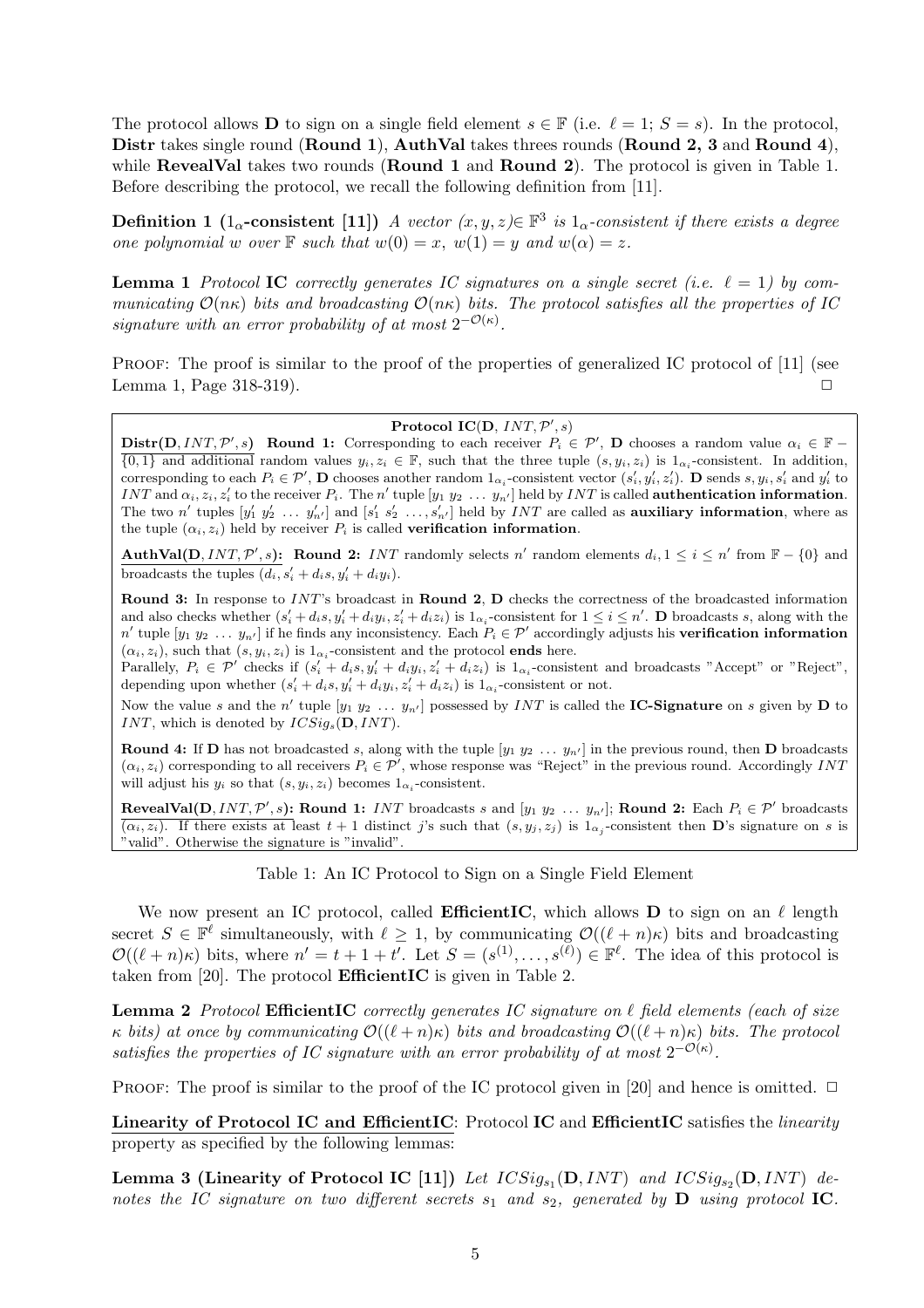Moreover, let **D** uses the same set of  $\alpha_1, \alpha_2, \ldots, \alpha_{n'}$  to give his IC signature on  $s_1$  and  $s_2$ . Let  $r_1, r_2$  be two random public constants from  $\mathbb F$ . Then INT can generate  $ICSig_{(r_1s_1+r_2s_2)}(\mathbf{D}, INT)$ from  $ICSig_{s_1}(\mathbf{D}, INT)$  and  $ICSig_{s_2}(\mathbf{D}, INT)$  without any further communication. Similarly, the receivers in  $\mathcal{P}'$  can obtain the verification information corresponding to  $ICSig_{(r_1s_1+r_2s_2)}(\mathbf{D}, INT)$ from the verification information corresponding to  $ICSig_{s_1}(\mathbf{D}, INT)$  and  $ICSig_{s_2}(\mathbf{D}, INT)$  without doing any communication.

Extending the above lemma for an arbitrary length secret, we can state the following lemma:

Lemma 4 (Linearity of Protocol EfficientIC) The IC signature generated by EfficientIC sat $is fies$  linearity property. In particular, INT can compute  $ICSig_{((r_1s^{(1,1)}+r_2s^{(2,1)}),...,(r_1s^{(1,\ell)}+r_2s^{(2,\ell)}))}(\mathbf{D}, INT)$ from  $ICSig_{(s^{(1,1)},s^{(1,2)}...,s^{(1,\ell)})}(\mathbf{D},INT)$  and  $ICSig_{(s^{(2,1)},s^{(2,2)}...,s^{(2,\ell)})}(\mathbf{D},INT)$  and receivers can compute verification information corresponding to  $ICSig_{((r_1s^{(1,1)}+r_2s^{(2,1)}),...,(r_1s^{(1,\ell)}+r_2s^{(2,\ell)}))}(\mathbf{D}, INT)$ .

 $\mathbf{EfficientIC}(\mathbf{D}, INT, \mathcal{P}', \ell, s^{(1)}, \dots, s^{(\ell)})$ 

**Efficient Distr(D, INT, P',**  $\ell$ **,**  $s^{(1)}, \ldots, s^{(\ell)}$ **): Round 1: D selects a random**  $\ell + t' - 1$  **degree polynomial**  $F(x)$ over F, whose lower order  $\ell$  coefficients are  $s^{(1)}, \ldots, s^{(\ell)}$ . In addition, **D** selects another random  $\ell + t' - 1$  degree polynomial  $R(x)$ , over F, which is independent of  $F(x)$ . **D** selects n' distinct random elements  $\alpha_1, \alpha_2, \ldots, \alpha_{n'}$  from **F** such that each  $\alpha_i \in \mathbb{F} - \{0, 1, \ldots, n' - 1\}$ . D privately gives  $F(x)$  and  $R(x)$  to INT. To receiver  $P_i \in \mathcal{P}'$ , D privately gives  $\alpha_i, v_i$  and  $r_i$ , where  $v_i = F(\alpha_i)$  and  $r_i = R(\alpha_i)$ . The polynomial  $R(x)$  is called **authentication information**, while for  $1 \leq i \leq n'$ , the values  $\alpha_i, v_i$  and  $r_i$  are called **verification information**.

**EfficientAuthVal(D,** INT,  $\mathcal{P}', \ell, s^{(1)}, \ldots, s^{(\ell)}$ ): Round 2: INT chooses a random  $d \in \mathbb{F} \setminus \{0\}$  and broadcasts  $\overline{d, B(x)} = dF(x) + R(x).$ 

**Round 3:** For  $1 \leq j \leq n'$ , **D** checks  $dv_j + r_j \stackrel{?}{=} B(\alpha_j)$ . If **D** finds any inconsistency, he broadcasts  $F(x)$ . Parallely, receiver  $P_i$  broadcasts "Accept" or "Reject", depending upon whether  $dv_i + r_i = B(\alpha_i)$  or not.

**Local Computation (by each player):** If  $F(x)$  is broadcasted in **Round 3** then accept the lower order  $\ell$  coefficients of  $F(x)$  as D's secret and terminate. ELSE construct an n' length bit vector  $V^{Sh}$ , where the  $j^{th}$ ,  $1 \leq j \leq n'$ bit is 1(0), if  $P_i \in \mathcal{P}'$  has broadcasted "Accept" ("Reject") during **Round 3.** The vector  $V^{Sh}$  is public, as it is constructed using broadcasted information. If  $V^{Sh}$  does not contain  $n'-t'$  1's, then **D** fails to give any signature to INT and IC protocol terminates here.

If  $F(x)$  is not broadcasted during **Round 3**, then  $(F(x), R(x))$  is called **D**'s IC signature on  $S = (s^{(1)}, \ldots, s^{(\ell)})$ given to INT, which is denoted by  $ICSig_{(s^{(1)},...,s^{(\ell)})}(\mathbf{D}, INT)$ .

**Efficient RevealVal(D**,  $INT, \mathcal{P}', \ell, s^{(1)}, \ldots, s^{(\ell)}$ ): (a) **Round 1**: INT broadcasts  $F(x)$ ,  $R(x)$ ; (b) **Round 2**:  $P_i$ broadcasts  $\alpha_i, v_i$  and  $r_i$ .

**Local Computation (by each player)**: For the polynomial  $F(x)$  broadcasted by INT, construct an n' length vector  $V_{F(x)}^{Rec}$  whose  $j^{th}$  bit contains 1 if  $v_j = F(\alpha_j)$ , else 0. Similarly, construct the vector  $V_{R(x)}^{Rec}$  corresponding to  $R(x)$ . Finally compute  $V_{FR}^{Rec} = V_{F(x)}^{Rec} \otimes V_{R(x)}^{Rec}$ , where  $\otimes$  denotes bit wise AND. Since broadcasted information is public, each player (honest) will compute the same vectors  $V_{F(x)}^{Rec}$  and  $V_{R(x)}^{Rec}$  and hence  $V_{FR}^{Rec}$ . If  $V_{FR}^{Rec}$  and  $V^{Sh}$ matches at least at  $t + 1$  locations (irrespective of bit value at these locations), then accept the lower order  $\ell$ coefficients of  $F(x)$  as  $S = (s^{(1)}, \ldots, s^{(\ell)})$ . In this case, we say that **D**'s signature on S is correct. Else reject  $F(x)$ broadcasted by INT and we say that INT has failed to produce D's signature.

Table 2: An IC Protocol to Sign  $\ell$  Length Secret where  $n' = t + 1 + t'$ 

#### 2.2 Unconditional Verifiable Secret Sharing and Reconstruction

**Definition 2** t'-1D-Sharing: We say that a value s is correctly t'-1D-shared among the players in  $\mathcal{P}'$  if every honest player  $P_i \in \mathcal{P}'$  is holding a share  $s_i$  of s, such that there exists a degree t' polynomial  $f(x)$  over  $\mathbb F$  with  $f(0) = s$  and  $f(j) = s_j$  for every  $P_j \in \mathcal P'$ . The vector  $(s_1, s_2, \ldots, s_{n'})$ of shares is called a t'-sharing of s and is denoted by  $[s]_{t'}$ . We may skip the subscript t' when it is  $clear from the context. A set of shares (possibly incomplete) is called t'-consistent if these shares$ lie on a t' degree polynomial.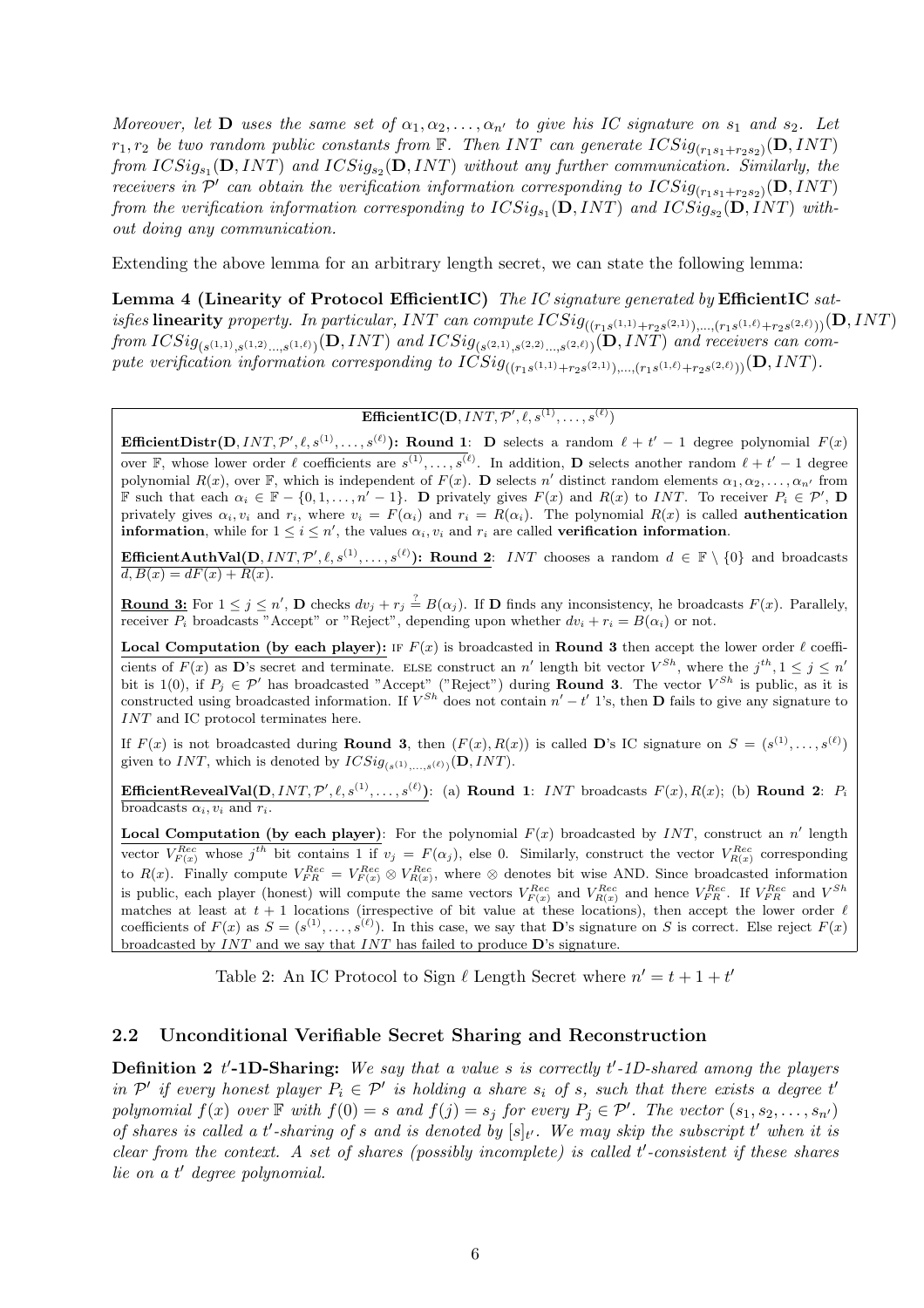**Definition 3** t'-2D-sharing: [3] We say that a value s is correctly t'-2D-shared among the players in  $\mathcal{P}'$  if there exists t' degree polynomials  $f, f^1, f^2, \ldots, f^{n'}$  with  $f(0) = s$  and for  $i = 1, \ldots, n'$ ,  $f^{i}(0) = f(i)$ . Moreover, every player  $P_i \in \mathcal{P}'$  holds a share  $s_i = f(i)$  of s, the polynomial  $f^{i}(x)$ for sharing  $s_i$  and a share-share  $s_{ji} = f^j(i)$  of the share  $s_j$  of every player  $P_j \in \mathcal{P}'$ . We denote  $t'$ -2D-sharing of s as  $[[s]]_{t'}$ .

**Definition 4** t'-2D<sup>(+)</sup>-sharing: We say that a value s is correctly t'-2D<sup>(+)</sup>-shared among the players in  $\mathcal{P}'$  if there exists t' degree polynomials  $f, f^1, f^2, \ldots, f^{n'}$  with  $f(0) = s$  and for  $i = 1, \ldots, n'$ ,  $f^{i}(0) = f(i)$ . Moreover, every player  $P_i \in \mathcal{P}'$  holds a share  $s_i = f(i)$  of s, the polynomial  $f^{i}(x)$  for sharing  $s_i$  and  $P_j$ 's IC Signature on share-share  $s_{ji} = f^j(i)$  of  $P_j$ 's share  $s_j$ , i.e. ICSig $s_{ji}(P_j, P_i)$ for every player  $P_j \in \mathcal{P}'$ . We denote the t'-2D<sup>(+)</sup>-sharing of s as  $\langle\langle s \rangle\rangle_{t'}$ . Note that in [3], the authors called this sharing as  $2D^*$ -sharing.

**Definition 5** t'-2D<sup>(+, $\ell$ )-sharing: We say that a set of values  $s^{(1)}, \ldots, s^{(\ell)}$  are correctly t'-2D<sup>(+, $\ell$ )</sup>-</sup> shared among the players in  $\mathcal{P}'$  if every secret s<sup>(l)</sup> is individually t'-2D<sup>(+)</sup>-shared. But now instead of  $P_i$  holding separate IC-signatures for each of the share-shares  $s_{ji}^{(l)}$  for  $l = 1 \ldots, \ell$  from  $P_j$  (i.e.  $\mathit{ICSig}_{s_{ji}^{(l)}}(P_j,P_i) \ \textit{for} \ \ l=1\ldots,\ell), \ \textit{a single IC-signature on} \ \ s_{ji}^{(1)},\ldots,s_{ji}^{(\ell)} \ \textit{is given by} \ \ P_j \ \textit{to} \ \ P_i \ \textit{(i.e.})$  $\mathit{ICSig}_{(s_{ji}^{(1)},...,s_{ji}^{(\ell)})}(P_j,P_i)$ ). We denote the t'-2D<sup>(+, $\ell$ )</sup>-sharing of  $\ell$  values as  $\langle\langle s^1,...,s^\ell\rangle\rangle_{t'}$ .

If a secret s is t'-1D-shared/t'-2D-shared/t'-2D<sup>(+)</sup>-shared by a dealer  $\mathbf{D} \in \mathcal{P}'$  (any player from  $\mathcal{P}'$ ) may perform the role of a dealer), then we denote the sharing by  $[s]_t^{\mathbf{D}} / ([s]]_t^{\mathbf{D}} / \langle \langle s \rangle \rangle_t^{\mathbf{D}}$ . Similarly if a set of  $\ell$  secrets  $s^{(1)}, \ldots, s^{(\ell)}$  are  $t'$ -2 $D^{(+,\ell)}$ -shared by player **D**, we denote it by  $\langle \langle s^1, \ldots, s^{\ell} \rangle \rangle_t^{\mathbf{D}}$ . Notice that when a secret s is  $t'$ -2D<sup>(+)</sup>-shared, then s is also  $t'$ -1D-Shared and  $t'$ -2D-shared by default. Hence  $t'$ -2D<sup>(+)</sup>-sharing is the strongest sharings among  $t'$ -1D-sharing,  $t'$ -2D-sharing and  $t'$ -2D<sup>(+)</sup>-sharing. In some sense,  $t'$ -2D<sup>(+, $\ell$ )</sup>-sharing is the extension of  $t'$ -2D<sup>(+)</sup>-sharing for  $\ell$  secrets. If a dealer  $D \in \mathcal{P}'$  is honest, then he will always correctly t'-1D-share/t'-2D-share/t'-2D<sup>(+)</sup>-share a secret s. Among these three types of sharings,  $t'\text{-}2D^{(+)}$ -sharing of a secret s allows efficient reconstruction of the secret with  $n'$  players. However, a corrupted  $\bf{D}$  may perform sharing in an incorrect way. To achieve parallelism, in the sequel, we describe a protocol called  $2D^{(+,\ell)}$ Share which allows a dealer  $\mathbf{D} \in \mathcal{P}'$  to verifiably  $t' \text{-} 2D^{(+,\ell)}$ -share  $\ell \geq 1$  length secret  $[s^{(1)}, s^{(2)}, \ldots, s^{(\ell)}].$ Verifiably  $t'$ -2 $D^{(+,\ell)}$ -sharing ensures correct  $t'$ -2 $D^{(+,\ell)}$ -sharing even for a corrupted **D**. The protocol  $2D^{(+,\ell)}$ **Share** is given in Table 3. The goal of the protocol is as follows: (a) If **D** is honest then he correctly generates  $t'$ -2D<sup>(+, $\ell$ )</sup>-sharing of the secret  $[s^{(1)}, s^{(2)}, \ldots, s^{(\ell)}]$ , such that all the honest players publicly verify that D has correctly generated the sharing. Also when D is honest, then the secret will be information theoretically secure from the adversary  $\mathcal{A}_t$ . (b) If **D** is corrupted and has not generated correct  $t'$ -2 $D^{(+,\ell)}$ -sharing, then with very high probability, everybody will detect it and protocol will terminate. The idea of the protocol is taken from [11], but instead of using the IC protocol of [11], we employ the **EfficientIC** protocol proposed in this paper, which provides us with higher efficiency.

**Lemma 5** In protocol  $2D^{(+,\ell)}$ **Share, D** generates correct t'- $2D^{(+,\ell)}$ -sharing of  $\ell$  field elements (each of size  $\kappa$  bits), with overwhelming probability.  $2D^{(+,\ell)}$ Share is a ten round protocol which communicates  $\mathcal{O}((\ell n^2 + n^3)\kappa)$  bits and broadcasts  $\mathcal{O}((\ell n^2 + n^3)\kappa)$  bits.

PROOF (SKETCH): For every  $l \in \{1,\ldots,\ell\}$ , secret  $s^{(l)}$  is  $t'$ -1D-shared by  $t'$  degree polynomial  $g_0^{(l)}$  $g_0^{(l)}(y)$  i.e  $g_0^{(l)}$  $\mathbf{C}_0^{(l)}(0) = s^{(l)}$ . Also t' degree polynomials  $f_1^{(l)}$  $f_1^{(l)}(x), \ldots, f_{n'}^{(l)}(x)$  are such that  $g_0^{(l)}$  $f_0^{(l)}(i) = f_i^{(l)}$  $\binom{(\ell)}{i}(0)$ for  $i = 1, \ldots, n'$ . Hence, every secret  $s^{(l)}$  is  $t'$ -2D-shared by  $t'$  degree polynomials  $g_0^{(l)}(y)$  and  $\overline{0}$  $f_1^{(l)}$  $I_1^{(l)}(x), \ldots, f_{n'}^{(l)}(x)$ . Hence player  $P_i$  (implicitly) holds  $i^{th}$  share of  $g_0^{(l)}$  $\binom{0}{0}(y)$  and polynomial  $f_i^{(l)}$  $i^{(l)}(x)$  for all  $l \in \{1, \ldots, \ell\}$ . In addition to that, player  $P_i$  possesses correct  $ICSig_{(f_j^{(1)}(i), f_j^{(2)}(i), \ldots, f_j^{(\ell)}(i))}(P_j, P_i)$ for every player  $P_j \in \mathcal{P}'$ , with very high probability (from the properties of our **EfficientIC** protocol). Hence it is clear that **D** has generated correct  $t'$ -2D<sup>(+, $\ell$ )-sharing of  $\ell$  length secret with</sup>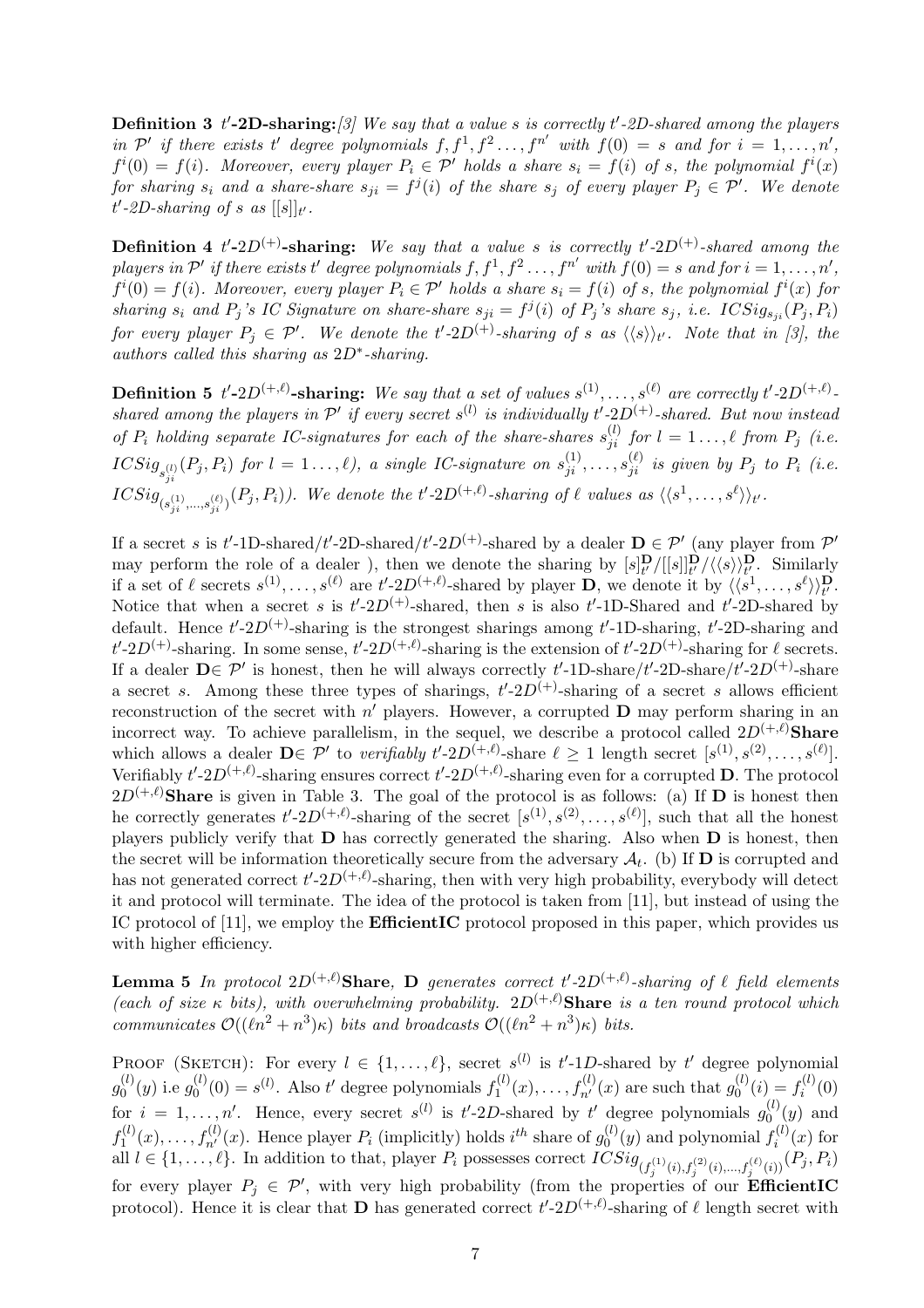very probability. Round complexity of  $2D^{(+,\ell)}$ Share is easy to verify. Since in sum at most  $4(n')^2$ instances of EfficientDistr and EfficientAuthVal of Protocol EfficientIC are executed, Protocol  $2D^{(+,\ell)}$ Share communicates and broadcasts  $\mathcal{O}((\ell n^2 + n^3)\kappa)$  bits.

**Remark**: When an  $\ell$  length secret  $[s^{(1)}, \ldots, s^{(\ell)}]$  is  $t' \text{-} 2D^{(+,\ell)}$ -shared, then implicitly the individual secrets are t'-1D-shared by polynomials  $g_0^{(1)}$  $g_0^{(1)}(y), \ldots, g_0^{(\ell)}$  $\binom{\ell}{0}(y)$ . Also note that given  $\langle\langle a^{(1)},\ldots,a^{(\ell)}\rangle\rangle_{t'}$ and  $\langle\langle b^{(1)}, \ldots, b^{(\ell)} \rangle\rangle_{t'}$ , the players in P' can compute  $\langle\langle c^{(1)}, \ldots, c^{(\ell)} \rangle\rangle_{t'}$  where for  $l = 1, \ldots, \ell, c^{(l)} =$  $\mathcal{F}(a^{(l)},b^{(l)})$  and F denotes any linear combination. This is due to the linearity property of our EfficientIC protocol presented in subsection 2.1.

 $\langle\langle s^{(1)},\ldots,s^{(\ell)}\rangle\rangle_{t'}^{\mathbf{D}} = 2D^{(+,\ell)}\mathbf{Share}(\mathbf{D},\mathcal{P}',t',\ell,s^{(1)},\ldots,s^{(\ell)})$ 

1. For every  $l = 1, \ldots, \ell$ , **D** picks a random bivariate polynomial  $H^{(l)}(x, y)$  of degree t' in both the variables, with  $H^{(l)}(0,0) = s^{(l)}$ . Let  $f_i^{(l)}(x) = H^{(l)}(x,i)$  and  $g_i^{(l)}(y) = H^{(l)}(i,y)$ . Now **D** wants to hand over n' values on  $f_i^{(l)}(x)$  and  $g_i^{(l)}(y)$  for  $l = 1, \ldots, \ell$  to  $P_i$  with his IC signature on them. For that **D** executes **EfficientDistr** and **Efficient AuthVal** of **Efficient IC**( $D, P_i, \mathcal{P}', \ell, f_i^{(1)}(j), f_i^{(2)}(j), \ldots, f_i^{(\ell)}(j)$ ) for for all  $j \in \{1, \ldots, n'\}$ . Similarly **D** executes EfficientDistr and EfficientAuthVal of EfficientIC(D,  $P_i$ ,  $\mathcal{P}', \ell, g_i^{(1)}(j), g_i^{(2)}(j), \ldots, g_i^{(\ell)}(j))$  .

2. For  $l = 1, \ldots, \ell$  player  $P_i$  checks whether the two sets  $f_i^{(l)}(1), \ldots, f_i^{(l)}(n')$  and  $g_i^{(l)}(1), \ldots, g_i^{(l)}(n')$ are t'-consistent. If the values are not t'-consistent, for some  $l \in \{1,\ldots,\ell\}$  then  $P_i$  along with all players in  $\mathcal{P}'$  invoke **EfficientRevealVal** $(D, P_i, \mathcal{P}', \ell, f_i^{(1)}(j), f_i^{(2)}(j), \ldots, f_i^{(\ell)}(j))$  and **Efficient RevealVal**  $(D, P_i, \mathcal{P}', \ell, g_i^{(1)}(j), g_i^{(2)}(j), \ldots, g_i^{(\ell)}(j))$  for all  $j \in \{1, \ldots, n'\}$ . If the signatures produced by  $P_i$  are valid and for some  $l \in \{1, \ldots, \ell\}$  either one of the two sets  $f_i^{(l)}(1), \ldots, f_i^{(l)}(n')$  or  $g_i^{(l)}(1), \ldots, g_i^{(l)}(n')$ is not  $t'$ -consistent, then the protocol terminates here without generating the desired output.

- 3. For every pair of players  $P_i$  and  $P_j$  from  $\mathcal{P}'$  the following will be executed:
- (a) Ideally for  $P_i$  and  $P_j$  the following should hold:  $f_i^{(l)}(j) = g_j^{(l)}(i)$  and  $g_i^{(l)}(j) = f_j^{(l)}(i)$  for  $l = 1, \ldots, \ell$ .  $P_i$ as a dealer executes EfficientDistr and EfficientAuthVal of EfficientIC $(P_i, P_j, \mathcal{P}', \ell, f_i^{(1)}(j), \ldots, f_i^{(\ell)}(j))$ to give his IC signature on  $f_i^{(1)}(j), \ldots, f_i^{(\ell)}(j)$  to  $P_j$ . Upon receiving the signature,  $P_j$  checks whether  $f_i^{(l)}(j) \stackrel{?}{=} g_j^{(l)}(i)$  for  $l = 1, \ldots, \ell$ . If there is an inconsistency then  $P_j$  along with all players in  $\mathcal{P}'$  invoke  $\textbf{EfficientRevealVal}(\textbf{D}, P_j, \mathcal{P}', \ell, g_j^{(1)}(i), g_j^{(2)}(i), \ldots, g_j^{(\ell)}(i)).$
- (b) If  $P_j$  fails to produce valid signature in the previous step, then all the players from  $\mathcal{P}'$  ignore the IC signatures received from  $P_j$  in previous step. Otherwise, if  $P_j$  is able to produce valid signature then  $g_j^{(1)}(i), g_j^{(2)}(i), \ldots, g_j^{(\ell)}(i)$  become public. Using the public values  $P_i$  checks whether  $f_i^{(l)}(j) \stackrel{?}{=}$  $g_j^{(l)}(i)$  for  $l = 1, \ldots, \ell$ . If he finds any inconsistency, then  $P_i$  along with all players in  $\mathcal{P}'$  invoke  $\textbf{EfficientRevealVal}(D, P_i, \mathcal{P}', \ell, f_i^{(1)}(j), f_i^{(2)}(j), \ldots, f_i^{(\ell)}(j)).$
- (c) If  $P_i$  fails to produce valid signature in the previous step, then all the players from  $\mathcal{P}'$  ignore the IC signatures received from  $P_i$  in step 3(a). Otherwise, if  $P_i$  is able to produce valid signature, then all the values  $f_i^{(1)}(j), f_i^{(2)}(j), \ldots, f_i^{(\ell)}(j)$  become public. Every player then verifies whether  $f_i^{(l)}(j) \stackrel{?}{=} g_j^{(l)}(i)$  for  $l = 1, \ldots, \ell$ . If  $f_i^{(l)}(j) \neq g_j^{(l)}(i)$  for some  $l \in \{1, ..., \ell\}$  then the protocol terminates here without generating the desired output.

Table 3: A Ten Round Protocol for Verifiably  $t' \text{-} 2D^{(+,\ell)}$ -share  $\ell$  Length Secret.

Conversion From a  $t'$ -2D<sup>(+, $\ell$ )</sup>-sharing to  $\ell$  t'-2D<sup>+</sup>-sharings: Given t'-2D<sup>(+, $\ell$ )</sup>-sharing of  $\ell$  secrets, we present a protocol  $\bf Convert2D^{(+,\ell)}to2D^+$  which converts the  $t'$ -2 $D^{(+,\ell)}$ -sharing of the  $\ell$  se- $\text{crets to }\ell\,t'$ -2 $D^+$ -sharings of the individual  $\ell$  secrets. Thus given  $\langle\langle s^{(1)},s^{(2)},\ldots,s^{(\ell)}\rangle\rangle_{t'},\mathbf{Convert2}D^{(+,\ell)}$ to2 $D^+$ produces  $\langle \langle s^{(l)} \rangle \rangle_{t'}$  for  $l = 1, \ldots, \ell$ . Note that  $\langle \langle s^{(1)}, s^{(2)}, \ldots, s^{(\ell)} \rangle \rangle_{t'}$  could have been generated directly by Protocol  $2D^{(+,\ell)}$ Share or it could be linear combination of a number of  $t'$ - $2D^{(+,\ell)}$ -sharings generated by different instances of Protocol  $2D^{(+,\ell)}$ Share.

**Lemma 6** Protocol Convert $2D^{(+,\ell)}$ to $2D^+$  takes five rounds and communicates  $\mathcal{O}((\ell n^3 + n^4)\kappa)$ bits and broadcasts  $\mathcal{O}((\ell n^3 + n^4)\kappa)$  bits.

**Reconstruction of a**  $t'$ -2D<sup>+</sup>-shared secret: Let  $\langle\langle s\rangle\rangle_{t'}$  be a  $t'$ -2D<sup>+</sup>-sharing, which is shared using the polynomials  $H(x, y)$ ,  $f_i(x)$ ,  $g_i(y)$ ,  $1 \leq i \leq n'$  among the players in  $\mathcal{P}'$ . We may assume  $\langle\langle s\rangle\rangle_{t'}$  as one of the  $\ell$  outcomes of Protocol Convert2D<sup>(+, $\ell$ )</sup>to2D<sup>+</sup>. We now present a protocol  $2D^{+}$ **Recons** which allows the (honest) players to correctly recover s with very high probability.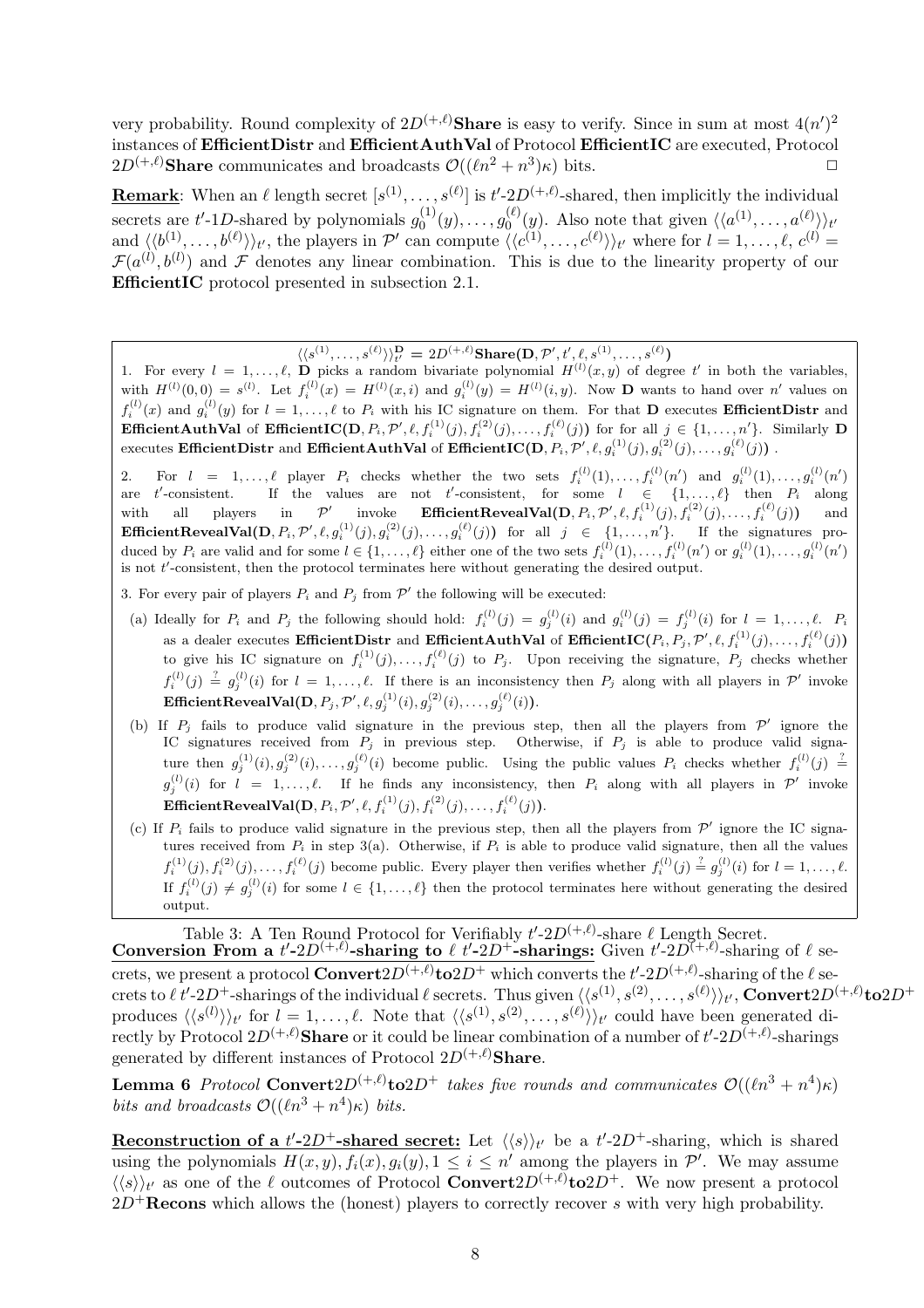$(\langle\langle s^{(1)}\rangle\rangle_{t'},\dots,\langle\langle s^{(\ell)}\rangle\rangle_{t'})= \mathbf{Convert}2D^{(+,\ell)}\mathbf{to}2D^+(\mathcal{P}',t',\ell,\langle\langle s^{(1)},s^{(2)},\dots,s^{(\ell)}\rangle\rangle_{t'})$ 

Let  $f_i^{(l)}(x), 1 \le i \le n', 1 \le l \le \ell$  be the polynomials used for generating  $\langle\langle s^{(1)}, \ldots, s^{(\ell)}\rangle\rangle_{t'}$ . For every pair of players  $P_i$  and  $P_j$  from  $\mathcal{P}'$ , the following is done:

1. Player  $P_i$  as a dealer executes **Distr** and **AuthVal** of  $\mathbf{IC}(P_i, P_j, \mathcal{P}, f_i^{(l)}(j))$  for all  $l \in \{1, ..., l\}$  to give  $ICSig_{f_i^{(l)}(j)}(P_i, P_j)$  to  $P_j$  for all  $l \in \{1, \ldots, \ell\}$ . Since  $\langle \langle s^{(1)}, \ldots, s^{(\ell)} \rangle \rangle_{t'}$  is generated using  $2D^{(+,\ell)}$ Share, it implies that either  $P_j$  already holds a combined signature on  $f_i^{(1)}(j),...,f_i^{(\ell)}(j)$  from  $P_i$ , i.e.  $ICSig_{(f_i^{(1)}(j),f_i^{(2)}(j),...,f_i^{(\ell)}(j))}(P_i,P_j)$ or it may also happen that every player from  $\mathcal{P}'$  has ignored  $P_i$ 's signature. In the later case, players in  $\mathcal{P}'$  will again ignore  $P_i$ 's signature. Otherwise  $P_j$  can now check if  $P_i$  has given signature on the same individual values.

2. Upon receiving the signatures on say  $\bar{f}_i^{(1)}(j), \ldots, \bar{f}_i^{(\ell)}(j)$  (i.e  $ICSig_{\bar{f}_i^{(1)}(j)}(P_i, P_j)$  for  $l = 1, \ldots, \ell)$ ,  $P_j$  checks i  $f_i^{(l)}(j) \stackrel{?}{=} \overline{f}_i^{(l)}(i)$ . If there is inconsistency for some  $l \in \{1,\ldots,\ell\}$  then  $P_j$  along with all players in  $\mathcal{P}'$  invoke

 $\bf{EfficientRevealVal}(P_i, P_j, \mathcal{P}', \ell, f_i^{(1)}(j), f_i^{(2)}(j), \ldots, f_i^{(\ell)}(j)) \text{ and } \bf{RevealVal}(P_i, P_j, \mathcal{P}', \bar{f}_i^{(l)}(j)) \text{ for all } l \in \{1, \ldots, \ell\}.$ 

3. In the previous step, if  $P_j$  is not able to produce the signature that he received from  $P_i$ , then all the players from  $\mathcal{P}'$ ignore the IC signatures received from  $P_j$  during step 1. Otherwise if the signatures are valid then  $f_i^{(1)}(j), \ldots, f_i^{(\ell)}(j)$ and  $\bar{f}_i^{(1)}(j), \ldots, \bar{f}_i^{(\ell)}(j)$  are public. All players in  $\mathcal{P}'$  check  $f_i^{(l)}(j) \stackrel{?}{=} \bar{f}_i^{(l)}(j)$  for  $l = 1, \ldots, \ell$ . If the test fails for some l, then all the players in  $\mathcal{P}'$  ignore the values received from  $P_i$  during first step. Otherwise the signature produced by  $P_j$  will be ignored by all the players in  $\mathcal{P}'$ .

#### $s = 2D^+ \textbf{Recons}(\mathcal{P}', t', \langle \langle s \rangle \rangle_{t'})$

For all  $P_j \in \mathcal{P}'$  such that  $P_j$ 's IC signatures are not ignored by the players in  $\mathcal{P}'$ , player  $P_i$  sends  $ICSig_{f_j(i)}(P_j, P_i)$ to every player  $P_k$  in  $\mathcal{P}'$ . Player  $P_k \in \mathcal{P}'$  checks the validity of  $ICSig_{f_j(i)}(P_j, P_i)$  with respect to his own verification *information*. If the verification passes then  $P_k$  accepts  $ICSig_{f_j(i)}(P_j, P_i)$ . Now if for all  $P_j \in \mathcal{P}'$ ,  $P_k$  accepts  $ICSig_{f_j(i)}(P_j, P_i)$  (which he receives from  $P_i$ ) then  $P_k$  checks whether  $f_j(i)$ s are t'-consistent (ideally  $f_j(i) = g_i(j)$ for all  $P_i \in \mathcal{P}'$ ; so  $f_j(i)$ s will lie on t' degree polynomial  $g_i(y)$ ). If yes then  $P_k$  adds  $P_i$  to his CORE set and let the t' degree polynomial (on which  $f_j(i)$ s lie on) be  $g_i(y)$ . Player  $P_k$  takes all the  $g_i(y)$  polynomials corresponding to the players in his CORE and interpolates the bivariate polynomial  $H(x, y)$  and finally sets the secret  $s = H(0, 0)$ . It is easy to check that all honest players from  $\mathcal{P}'$  recovers the same secret s.

**Lemma 7** Protocol  $2D^+$ **Recons** takes one round and privately communicates  $\mathcal{O}(n^3\kappa)$  bits.

# 2.3 Generating Random  $t'$ -2 $D^{(+,\ell)}$ -Sharing

We now present protocol **Random** $(P', t', \ell)$  which allows the players in P' to jointly generate a random  $t'$ -2 $D^{(+,\ell)}$ -sharing,  $\langle\langle r^{(1)}, \ldots, r^{(\ell)}\rangle\rangle_{t'}$ , where each  $r^{(l)}$  is a random element from F.

 $\langle\langle r^{(1)},\ldots,r^{(\ell)}\rangle\rangle_{t'}=\textbf{Random}(\mathcal{P}',t',\ell)$ Every player  $P_i \in \mathcal{P}'$  invokes  $2D^{(+,\ell)}\textbf{Share}(P_i, \mathcal{P}', t', \ell, r^{(1,P_i)}, \ldots, r^{(\ell,P_i)})$  to generate  $\langle\langle r^{(1,P_i)}, \ldots, r^{(\ell,P_i)}\rangle\rangle_{t'}^{P_i}$ where  $r^{(1,P_i)}, \ldots, r^{(\ell,P_i)}$  are randomly selected from F. Let Pass denotes the set of players  $P_i$  in  $\mathcal{P}'$  such that  $t'$ -2 $D^{(+,\ell)}$ Share $(P_i, \mathcal{P}', t', \ell, r^{(1,P_i)}, \ldots, r^{(\ell,P_i)})$  is executed successfully. Now all the players in  $\mathcal{P}'$  jointly computes  $\langle\langle r^{(1)},\ldots,r^{(\ell)}\rangle\rangle_{t'}=\sum_{P_i\in Pass}\langle\langle r^{(1,P_i)},\ldots,r^{(\ell,P_i)}\rangle\rangle_{t'}^{E_{t'}}.$ 

**Lemma 8** With overwhelming probability, protocol **Random** generates a random t'-2D<sup>(+,e)</sup>-sharing  $\langle\langle r^{(1)},\ldots,r^{(\ell)}\rangle\rangle_{t'}$  in eight rounds and privately communicates and broadcasts  $\mathcal{O}((\ell n^3 + n^4)\kappa)$  bits.

#### 2.4 Proving  $c = ab$

**Definition 6** t'-1D<sup>(+)</sup>-sharing: We say that a value s is correctly t'-1D<sup>(+)</sup>-shared among the players in  $\mathcal{P}'$  if there exists t' degree polynomial  $f(x)$  held by  $\mathbf{D}$  with  $f(0) = s$ . Every player  $P_i \in \mathcal{P}'$ holds a share  $s_i = f(i)$  of s with an IC signature on it from the dealer  $\bf{D}$  (i.e.  $ICSig_{s_i}(D, P_i)$ ). We denote the  $t'$ -1D<sup>(+)</sup>-sharing of a secret s by  $\langle s \rangle_{t'}$ .

**Definition 7** t'-1D<sup>(+, $\ell$ )-sharing: We say that a set of secrets  $s^{(1)}, \ldots, s^{(\ell)}$  are correctly t'-1D<sup>(+, $\ell$ )</sup>-</sup> shared among the players in  $\mathcal{P}'$  if there exists t' degree polynomials  $f^{(1)}, \ldots, f^{(\ell)}$  held by  $\mathbf{D}$ , with  $f^{(l)}(0) = s^{(l)}$  for  $l = 1, \ldots, \ell$ . Every player  $P_i \in \mathcal{P}'$  holds shares  $s_i^{(1)} = f^{(1)}(i), \ldots, s_i^{(\ell)} = f^{(\ell)}(i)$  of  $s^{(1)},\ldots,s^{(\ell)}$  along with a single IC signature on them from the dealer  ${\bf D}$  (i.e.  $ICSig_{(s_i^{(1)},\ldots,s_i^{(\ell)})}({\bf D},P_i))).$ We denote the  $t' \text{-} 1D^{(+,\ell)}$ -sharing of  $\ell$  length secret by  $\langle s^1, \ldots, s^\ell \rangle_{t'}$ .

9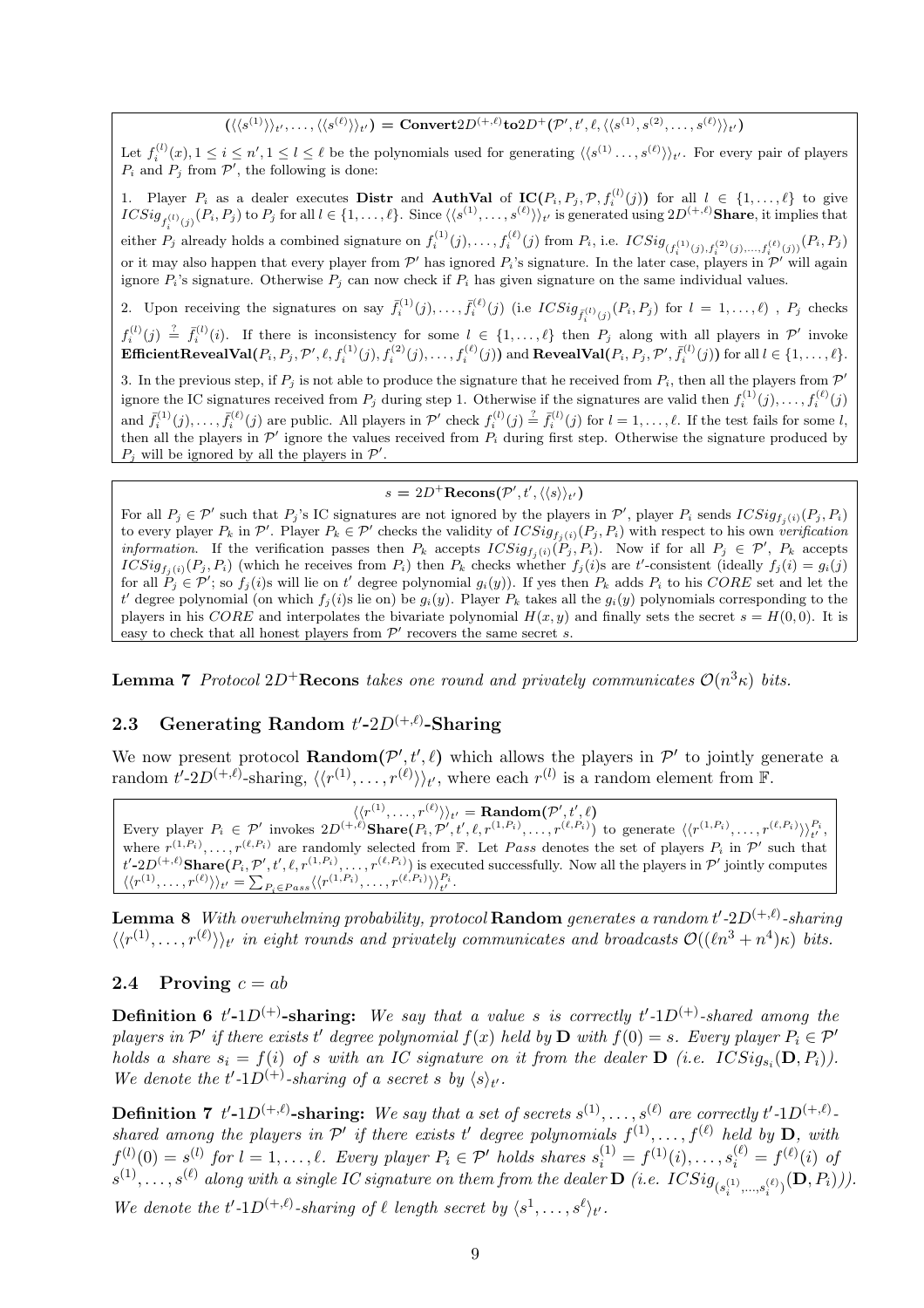If a secret s is  $t' \text{-}1D^{(+)}$ -shared by a player  $\mathbf{D} \in \mathcal{P}'$ , then we denote it as  $\langle s \rangle_{t'_{\alpha}}^{\mathbf{D}}$ . Similarly if  $\ell$ secrets  $s^{(1)}, \ldots, s^{(\ell)}$  are  $t'$ -1 $D^{(+,\ell)}$ -shared by player **D**, we denote it by  $\langle s^1, \ldots, s^{\ell} \rangle_t^{\mathbf{D}}$ . Notice that if  $s^{(1)}, \ldots, s^{(\ell)}$  is  $t' \text{-} 2D^{(+,\ell)}$ -shared, i.e.  $\langle \langle s^{(1)}, \ldots, s^{(\ell)} \rangle \rangle_{t'}$ , then the  $i^{th}$  shares of the secrets, namely  $s_i^{(1)}$  $i_1^{(1)}, \ldots, s_i^{(\ell)}$  will be automatically  $t'$ -1 $D^{(+,\ell)}$ -shared by player  $P_i$ , i.e  $\langle s_i^{(1)} \rangle$  $s_i^{(1)}, \ldots, s_i^{(\ell)}$  $\genfrac{(}{)}{0pt}{}{\ell}{i}\genfrac{)}{0pt}{}{P_i}{t'}$ 

Now let  $\mathbf{D} \in \mathcal{P}'$  holds  $\ell$  pairs of values  $(a^{(1)}, b^{(1)}), \ldots, (a^{(\ell)}, b^{(\ell)})$  such that  $\mathbf{D}$  has already correctly  $t'$ -1 $D^{(+,\ell)}$ -shared  $a^{(1)}, \ldots, a^{(\ell)}$  and  $b^{(1)}, \ldots, b^{(\ell)}$  among the players in  $\mathcal{P}'$ . Now **D** wants to correctly  $t'$ -2D<sup>(+, $\ell$ )</sup>-share  $c^{(1)}, \ldots, c^{(\ell)}$  without leaking any *additional* information about  $a^{(l)}$ ,  $b^{(l)}$  and  $c^{(l)}$ , such that every (honest) player in  $\mathcal{P}'$  knows that  $c^{(l)} = a^{(l)}b^{(l)}$  for  $l = 1, \ldots, \ell$ . We propose a protocol ProveCeqAB to achieve this task. The idea of the protocol is inspired from [11] with the following modification: we make use of our protocol  $2D^{(+,\ell)}$ -Share, which provides us with high efficiency.

We try to explain the idea of the protocol with a single pair  $(a, b)$ . Thus **D** has already  $t' \text{-} 1D^{(+)}$ . shared a and b using polynomials, say  $f_a(x)$  and  $f_b(x)$ . Now he wants to generate  $t'$ -2 $D^{(+)}$ -sharing of c, where  $c = ab$ , without leaking any *additional* information about a, b and c. For this, he first selects a random non-zero  $\beta \in \mathbb{F}$  and generates  $t'$ -2D<sup>(+)</sup>-sharing of c,  $\beta$  and  $\beta b$ . Let  $f_c(x)$ ,  $f_{\beta}(x)$ and  $f_{\beta b}(x)$  are polynomials implicitly used for sharing c,  $\beta$  and  $\beta b$ . All the players in  $\mathcal{P}'$  then jointly generate a random value r. D then broadcasts the polynomial  $F_1(x) = rf_a(x) + f_\beta(x)$ . Every player locally checks whether the appropriate linear combination of his shares lies on the broadcasted polynomial  $F_1(x)$ . If it does not then the player broadcasts **D**'s signature on the shares of a and  $\beta$ . If the signature is valid and indeed the player's value does not lie on  $F_1(x)$ , then all the players will conclude that **D** fails to prove  $c = ab$ .

Otherwise, **D** again broadcasts  $F_2(x) = F_1(0)f_b(x) - f_{\beta b}(x) - rf_c(x)$ . As before every players locally checks whether the appropriate linear combination of his shares lies on the broadcasted polynomial  $F_2(x)$ . If it does not then the player broadcasts D's signature on the shares of b and  $\beta b$ and c. If the signature is valid and indeed the player's value does not lie on  $F_2(x)$ , then all players will conclude that **D** fails to prove  $c = ab$ . Otherwise every player checks whether  $F_2(0) \stackrel{?}{=} 0$ . If so the everybody accepts the  $t'$ -2D<sup>(+)</sup>-sharing of c as valid  $t'$ -2D<sup>(+)</sup>-sharing of ab.

The error probability of the protocol is negligible because of the random  $r$  which is jointly generated by all the players. Specifically, a corrupted **D** might have shared  $\overline{\beta} \neq \beta$ ,  $\overline{\beta}b \neq \beta b$  or  $\overline{c} \neq c$ but still  $F_2(0)$  can be zero and this will happen iff  $f_{\overline{\beta b}}(x) + rf_{\overline{c}}(x) = f_{\beta b}(x) + rf_c(x)$ . However this equation is satisfied by only one value of  $r$ . Since  $r$  is randomly generated, independent of  $D$ , the probability that the equality will hold is  $\frac{1}{\|\mathbb{F}\|}$  which is negligibly small. Now we can extend the above idea parallely for each of the  $\ell$  pairs  $(a^{(l)}, b^{(l)})$ . The secrecy follows from the fact that the broadcasted polynomials  $F_1(x)$  and  $F_2(x)$  are randomly distributed with the constant coefficient of  $F_2(x)$  as zero.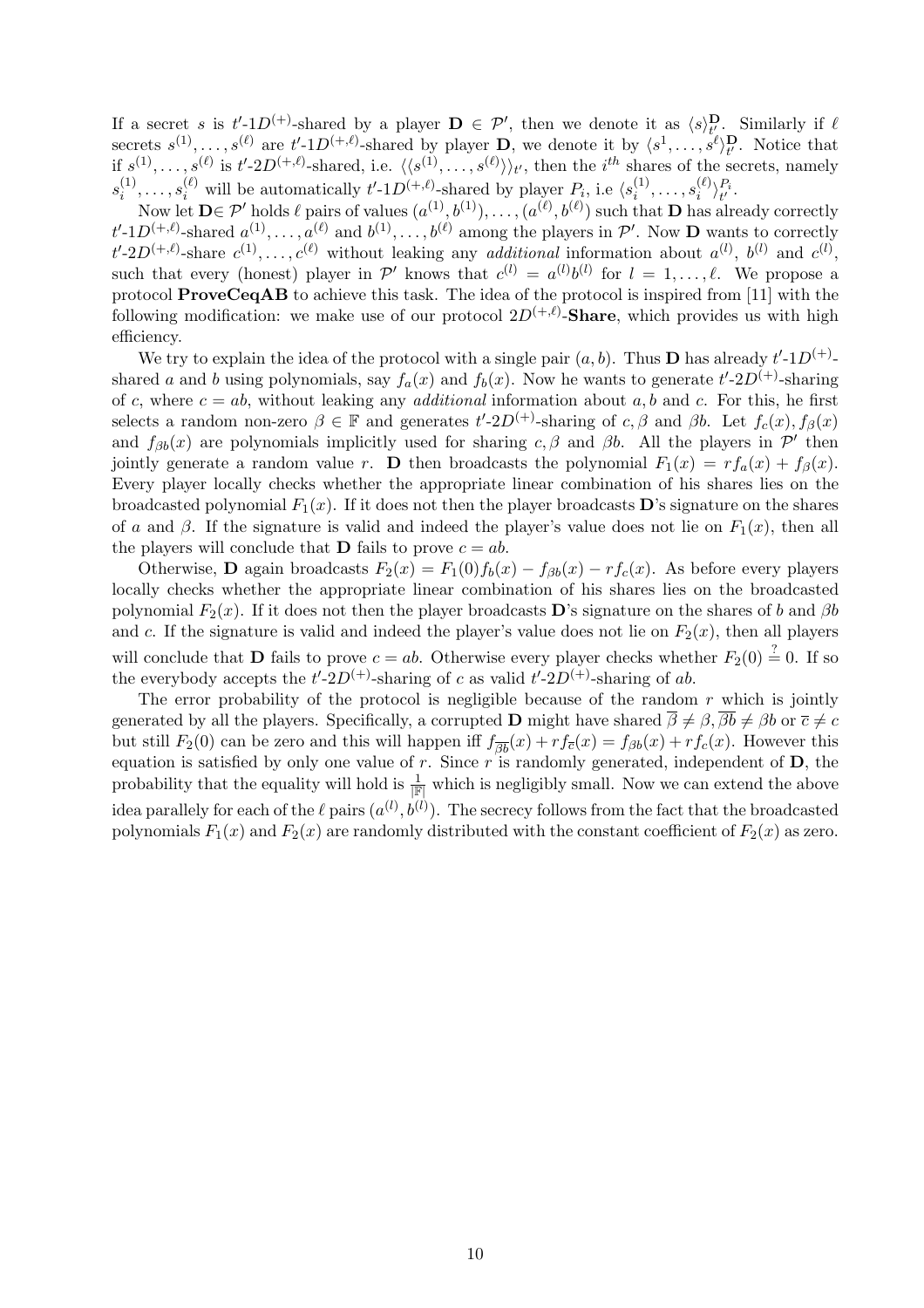$\langle\langle c^{(1)},\ldots,c^{(\ell)}\rangle\rangle^{\mathbf{D}}_{t'}=\mathbf{ProveCeqAB(D,}\mathcal{P}',t',\ell,\langle a^{(1)},\ldots,a^{(\ell)}\rangle^{\mathbf{D}}_{t'},\langle b^{(1)},\ldots,b^{(\ell)}\rangle^{\mathbf{D}}_{t'})$ 

1. **D** randomly generates a random non-zero  $\ell$  length tuple  $(\beta^{(1)}, \ldots, \beta^{(\ell)}) \in \mathbb{F}^{\ell}$ . **D** then invokes  $2D^{(+,\ell)}$ Share $(D, \mathcal{P}', t', \ell, c^{(1)}, \ldots, c^{(\ell)}), \qquad 2D^{(+,\ell)}$ Share $(D, \mathcal{P}', t', \ell, \beta^{(1)}, \ldots, \beta^{(\ell)})$  and  $2D^{(+,\ell)}$ Share $(\mathbf{D}, \mathcal{P}', t', \ell, b^{(1)}\beta^{(1)}, \ldots, b^{(\ell)}\beta^{(\ell)})$  to verifiably  $t' \cdot 2D^{(+,\ell)}$ -share  $(c^{(1)}, \ldots, c^{(\ell)}), \quad (\beta^{(1)}, \ldots, \beta^{(\ell)})$ and  $(b^{(1)}\beta^{(1)},\ldots,b^{(\ell)}\beta^{(\ell)})$  respectively. If any of the **Share** protocol fails, then **D** fails and the protocol terminates. For  $l = 1, \ldots, \ell$ , let  $a^{(l)}$ ,  $b^{(l)}$ ,  $c^{(l)}$ ,  $\beta^{(l)}$  and  $\beta^{(l)}b^{(l)}$  are implicitly shared using polynomials  $f^{a^{(l)}}(x)$ ,  $f^{b^{(l)}}(x)$ ,  $f^{c^{(l)}}(x)$ ,  $f^{\beta^{(l)}}(x)$  and  $f^{\beta^{(l)}b^{(l)}}(x)$  respectively.

2. Now all the players in  $\mathcal{P}'$  jointly generate a random number r. This is done as follows: first the players in  $\mathcal P$  execute the protocol **Random** $(\mathcal{P}', t', 1)$  to generate  $\langle \langle r \rangle \rangle_{t'}$ . Then the players compute  $r = 2D^+$ **Recons** $(\mathcal{P}', t', \langle \langle r \rangle \rangle_{t'})$ .

3. Now **D** broadcasts the polynomials  $F^{(l)}(x) = rf^{a^{(l)}}(x) + f^{\beta^{(l)}}(x)$  for  $l = 1 \ldots, l$ .

4. Player  $P_i \in \mathcal{P}'$  checks whether  $F^{(l)}(i) \stackrel{?}{=} rf^{a^{(l)}}(i) + f^{\beta^{(l)}}(i)$  for  $l = 1,\ldots,\ell$ . If the test fails for at least one *l*, then  $P_i$  and all players invoke **EfficientRevealVal**( $\mathbf{D}, P_i, \mathcal{P}', \ell, f^{a^{(1)}}(i), \ldots, f^{a^{(\ell)}}(i)$ )  $\quad {\bf EfficientRevealVal}( {\bf D}, P_i, \mathcal{P}', \ell, f^{\beta^{(1)}}(i), \ldots, f^{\beta^{(\ell)}}(i)) \quad \text{to} \quad {\rm reveal} \quad ICSig_{(f^{a^{(1)}}(i), \ldots, f^{a^{(\ell)}}(i))}({\bf D}, P_i) \quad \text{and}$  $ICSig_{(f^{\beta^{(1)}}(i),...,f^{\beta^{(\ell)}}(i))}(\mathbf{D},P_i)$ . If the signature is invalid, ignore  $P_i$ 's complaints. Otherwise all the values  $(f^{a^{(1)}}(i),...,f^{a^{(\ell)}}(i))$  and  $(f^{\beta^{(1)}}(i),...,f^{\beta^{(\ell)}}(i))$  become public. Using these values all players publicly checks whether  $F^{(l)}(i) \stackrel{?}{=} rf^{a^{(l)}}(i) + f^{\beta^{(l)}}(i)$  for  $l = 1, \ldots, \ell$ . If the test fails for at least one l, then **D** fails and the protocol terminates here.

5. Now **D** broadcasts the polynomials  $G^{(l)}(x) = F^{(l)}(0) f^{(l)}(x) - f^{\beta^{(l)}(l)}(x) - r f^{(l)}(x)$  for  $l = 1, ..., l$ .

6. Player  $P_i \in \mathcal{P}'$  checks whether  $G^{(l)}(i) \stackrel{?}{=} F^{(l)}(0) f^{b^{(l)}}(i) - f^{\beta^{(l)}b^{(l)}}(i) - r f^{c^{(l)}}(i)$  for  $l = 1, \ldots, \ell$ . If the test fails for at least one l, then  $P_i$  and all players in  $\mathcal{P}'$  invoke **Efficient RevealVal(D**,  $P_i$ ,  $\mathcal{P}', \ell$ ,  $f^{b^{(1)}}(i)$ , ...,  $f^{b^{(\ell)}}(i)$ ),  ${\bf Efficient RevealVal(D}, P_i, \mathcal{P}', \ell, f^{\beta^{(1)}b^{(1)}}(i), \ldots, f^{\beta^{(\ell)}b^{(\ell)}}(i))$  and  ${\bf Efficient RevealVal(D}, P_i, \mathcal{P}', \ell, f^{c^{(1)}}(i), \ldots, f^{c^{(\ell)}})$  $(i)$ to reveal  $ICSig_{(f^{b(1)}(i),...,f^{b(\ell)}(i))}(\mathbf{D}, P_i)$ ,  $ICSig_{(f^{\beta(1)}b^{(1)}(i),...,f^{\beta(\ell)}b^{(\ell)}(i))}(\mathbf{D}, P_i)$  and  $ICSig_{(f^{c^{(1)}}(i),...,f^{c^{(\ell)}}(i))}(\mathbf{D}, P_i)$ .

7. If the signature is invalid, ignore  $P_i$ 's complaint. Otherwise all the values  $(f^{b^{(1)}}(i),...,f^{b^{(\ell)}}(i)),$  $(f^{\beta^{(1)}b^{(1)}}(i),...,f^{\beta^{(\ell)}b^{(\ell)}}(i))$  and  $(f^{c^{(1)}}(i),...,f^{c^{(\ell)}}(i))$  become public. Using these values all players publicly checks whether  $G^{(l)}(i) \stackrel{?}{=} F^{(l)}(0) f^{b^{(l)}}(i) - f^{\beta^{(l)}b^{(l)}}(i) - r f^{c^{(l)}}(i)$  for  $l = 1, ..., \ell$ . If the test fails for at least one l, then D fails and protocol terminates here.

8. Every player checks whether  $G^{(l)} \stackrel{?}{=} 0$  for  $l = 1, \ldots, \ell$ . If the test fails for at least one l, then **D** fails and protocol terminates here. Otherwise **D** has proved that  $c^{(l)} = a^{(l)}b^{(l)}$  for  $l = 1, ..., l$ .

Lemma 9 In protocol ProveCeqAB, if D does not fail, then with overwhelming probability, every  $(a^{(l)},b^{(l)})$ ,  $c^{(l)}$  satisfies  $c^{(l)} = a^{(l)}b^{(l)}$  for  $l = 1,\ldots,\ell$ . **ProveCeqAB** takes twenty five rounds and communicates  $\mathcal{O}((\ell n^2 + n^4)\kappa)$  bits and broadcasts  $\mathcal{O}((\ell n^2 + n^4)\kappa)$  bits. Moreover, if **D** is honest then  $A_t$  learns no information about  $a^{(l)}$ ,  $b^{(l)}$  and  $c^{(l)}$ , for  $1 \leq l \leq l$ .

## 2.5 Multiplication

Let two sets of  $\ell$  values  $a^{(1)}, \ldots, a^{(\ell)}$  and  $b^{(1)}, \ldots, b^{(\ell)}$  are correctly  $t'$ -2D<sup>(+, $\ell$ )</sup>-shared among the players in  $\mathcal{P}',$  i.e.  $\langle\langle a^{(1)}, \ldots, a^{(\ell)} \rangle\rangle_{t'}$  and  $\langle\langle b^{(1)}, \ldots, b^{(\ell)} \rangle\rangle_{t'}$ . We now present a protocol called **Mult**, which allows the players to compute  $t' \text{-} 2D^{(+,\ell)}$ -sharing  $\langle \langle c^{(1)}, \ldots, c^{(\ell)} \rangle \rangle_{t'}$  such that  $c^{(l)} = a^{(l)}b^{(l)}$ for  $l = 1, \ldots, \ell$ . Our protocol is based on the technique used in [11] with the following difference: we make use of our protocol **ProveCeqAB**, which provides us with high efficiency. We explain the idea with only one pair, say  $(a, b)$ . Given that a and b are correctly  $t' \text{-} 2D^{(+)}$ -shared among the players in  $\mathcal{P}'$ , it implies that implicitly  $P_i$  holds  $a_i$  and  $b_i$  where  $a_i$  and  $b_i$  are the  $i^{th}$  share of a and b respectively. Now multiplying  $a_i$  and  $b_i$ ,  $P_i$  obtains  $i^{th}$  share  $e_i = a_i b_i$  of c where  $(e_1,\ldots,e_{n'})$  is 2t'-1D-sharing of c. This is not what we desire. We want  $P_i$  to hold  $c_i$  such that  $c_i$ is the *i*<sup>th</sup> share of t'-1D-sharing of c. For this, each player  $P_i$  t'-2D<sup>(+)</sup>-shares the value  $e_i = a_i b_i$ with the proof that  $e_i$  is indeed the multiplication of  $a_i$  and  $b_i$ . Now, all the players jointly hold  $\langle\langle e_1\rangle\rangle_{t'},\ldots,\langle\langle e_{n'}\rangle\rangle_{t'}.$  Since  $e_1,\ldots,e_{n'}$  are  $n'$  points on a 2t' degree polynomial, say  $C(x)$  whose con- $\langle \langle \varepsilon_1 \rangle / t', \dots, \langle \langle \varepsilon_n' \rangle / t' \rangle$ . Since  $\varepsilon_1, \dots, \varepsilon_n'$  are *n* points on a z*t* degree polynomial, say  $C(x)$  stant term is *c*, by Lagrange interpolation formula [10], *c* can be computed as  $c = \sum_{i=1}^n$  $\sum_{i=1}^n r_i e_i$  where  $r_i = \prod_{j=1}^{n'}$  $j=1,j\neq i$ x−j  $\frac{x-j}{i-j}$ . The vector  $(r_1,\ldots,r_{n'})$  is called recombination vector [10] which is public and known to every player. So for shorthand notation, we write  $c = Lagrange(e_1, \ldots, e_{n'}) = \sum_{i=1}^{n'} r_i e_i$ . Now all players compute  $\langle\langle c \rangle\rangle_{t'} = \text{Lagrange}(\langle\langle e_1 \rangle\rangle_{t'}, \dots, \langle\langle e_{n'} \rangle\rangle_{t'})$ , to obtain the desired output. But notice that c is the constant term of a 2t' degree polynomial  $C(x)$ . So we need to have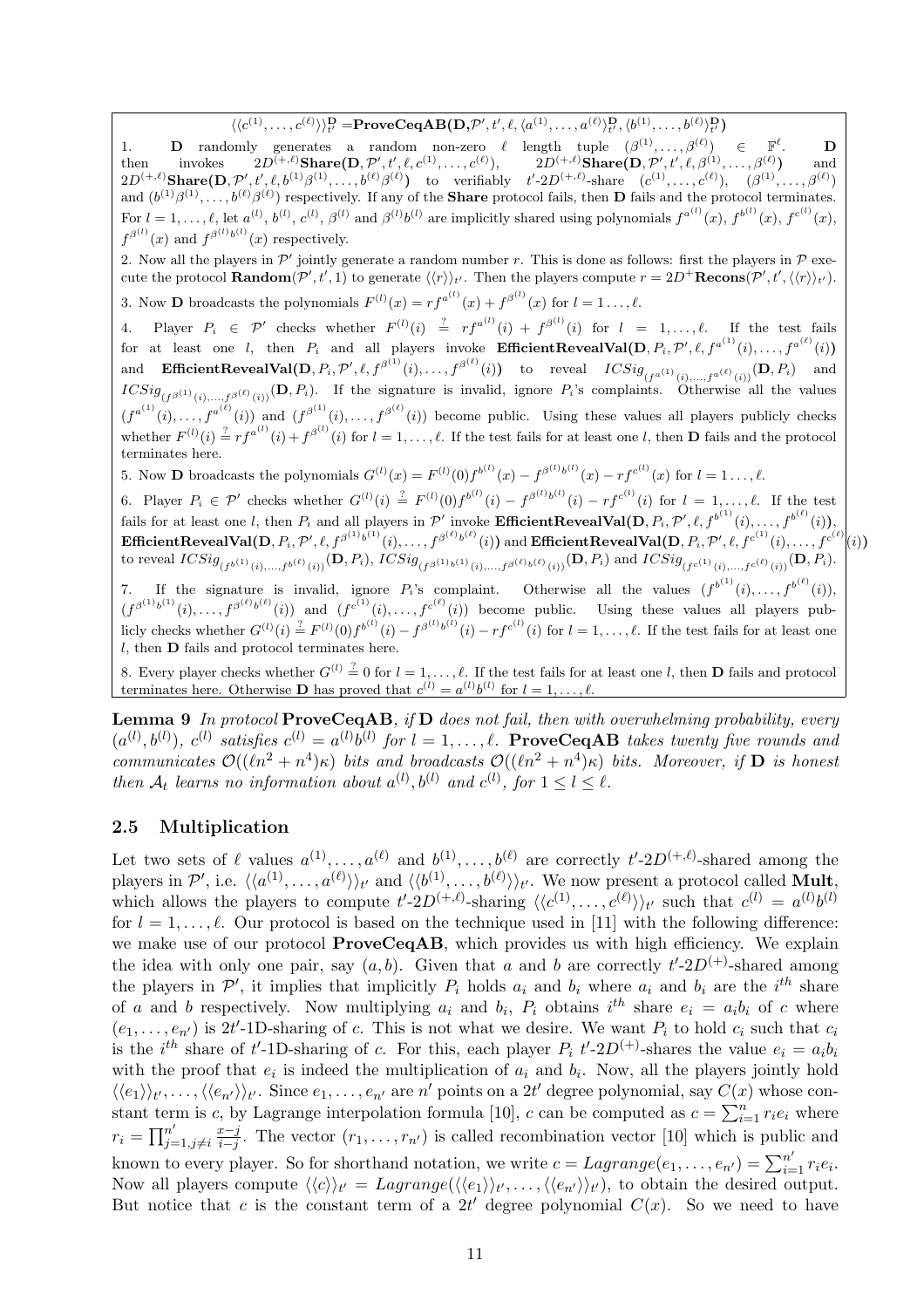$2t' + 1$  of the n' t'-2D<sup>(+)</sup>-shared values  $\langle\langle e_1 \rangle\rangle_{t'}, \ldots, \langle\langle e_{n'} \rangle\rangle_{t'}$ ). The reason is that any 2t' degree polynomial needs at least  $2t' + 1$  points for its interpolation. So if  $t' = t$  and  $n' = 2t + 1$ , then c can not be computed even if at least one player fails to  $t'\text{-}2D^{(+)}$ -share his e value. In general, to fail Protocol Mult at least  $n' - (2t' + 1) + 1 = n' - 2t'$  players must fail to  $t' \text{-} 2D^{(+)}$ -share their corresponding e values. All such players will be removed from  $\mathcal{P}'$  and will be added to  $\mathcal{C}$ .

$$
\langle \langle c^{(1)}, \ldots, c^{(\ell)} \rangle \rangle_{t'} = \text{Mult}(\mathcal{P}', \ell, \langle \langle a^{(1)}, \ldots, a^{(\ell)} \rangle \rangle_{t'}, \langle \langle b^{(1)}, \ldots, b^{(\ell)} \rangle \rangle_{t'})
$$

- 1. Given  $\langle\langle a^{(1)}, \ldots, a^{(\ell)}\rangle\rangle_{t'}$ , it implies that  $i^{th}$  shares of  $a^{(1)}, \ldots, a^{(\ell)}$  are  $t'\text{-}1D^{(+)}$ -shared by  $P_i$  i.e.  $\langle a_i^{(1)}, \ldots, a_i^{(\ell)} \rangle_t^{P_i}$  for  $P_i \in \mathcal{P}'$ . Similarly given  $\langle \langle b^{(1)}, \ldots, b^{(\ell)} \rangle \rangle_{t'}$ , we have  $\langle b_i^{(1)}, \ldots, b_i^{(\ell)} \rangle_{t'}^{P_i}$  for  $P_i \in \mathcal{P}'$ .
- 2. Player  $P_i$  in  $\mathcal{P}'$  invokes  $ProveCeqAB(P_i, \mathcal{P}', t', \ell, \langle a_i^{(1)}, \ldots, a_i^{(\ell)} \rangle_{t'}^{P_i}, \langle b_i^{(1)}, \ldots, b_i^{(\ell)} \rangle_{t'}^{P_i})$  to generate  $\langle \langle c_i^{(1)}, \ldots, c_i^{(\ell)} \rangle \rangle_{t'}^{P_i}.$
- 3. If at least  $n' 2t'$  players fails in executing **ProveCeqAB**, then remove them from  $\mathcal{P}'$ , adjust t' and terminate the protocol without generating the expected result. Otherwise for simplicity assume that the first  $2t' + 1$  players are successful in executing **ProveCeqAB**.
- 4. All the players compute:  $\langle\langle c^{(1)}, \ldots, c^{(\ell)} \rangle\rangle_{t'} = \sum_{i=1}^{2t'+1} r_i \langle\langle c^{(1)}_i, \ldots, c^{(\ell)}_i \rangle\rangle_{t'}^{P_i}$ , where  $(r_1, \ldots, r_{2t'+1})$  represents the recombination vector.

 ${\bf Lemma~10} ~\textit{With overwhelming probability},~\textit{protocol}~{\bf Mult}~\textit{produces}~\langle\langle c^{(1)},\ldots,c^{(\ell)}\rangle\rangle_{t'}~\textit{from}~\langle\langle a^{(1)},\ldots,a^{(\ell)}\rangle\rangle_{t'}$ and  $\langle\langle b^{(1)},\ldots,b^{(\ell)}\rangle\rangle_{t'}$  such that  $c^{(l)} = a^{(l)}b^{(l)}$  if less then  $n'-2t'$  players are added to C. Mult takes twenty five rounds and communicates  $\mathcal{O}((\ell n^3 + n^5)\kappa)$  bits and broadcasts  $\mathcal{O}((\ell n^3 + n^5)\kappa)$  bits. Moreover,  $A_t$  learns nothing about  $c^{(l)}$ ,  $a^{(l)}$  and  $b^{(l)}$ , for  $1 \leq l \leq l$ .

## 2.6 Proving a=b

Consider the following scenario: Let  $\mathbf{D} \in \mathcal{P}'$  has  $t' \text{-} 1D^{(+,\ell)}$ -shared  $\ell$  values  $a^{(1)}, \ldots, a^{(\ell)}$  among the players in  $\mathcal{P}'$ . Now some more computation has been carried out after the sharing done by  $\mathbf{D}$  and during the computation some players have been detected as faulty and removed from  $\mathcal{P}'$ . Let us denote the snapshot of  $\mathcal{P}'$  before and after the computation by  $\mathcal{P}_1$  and  $\mathcal{P}_2$  respectively. Also assume  $|\mathcal{P}_1| = n_1$  and the number of corrupted players in  $\mathcal{P}_1$  is  $t_1$  with  $n_1 \ge t + 1 + t_1$ . Similarly  $|\mathcal{P}_2| = n_2$ and the number of corrupted players in  $\mathcal{P}_2$  is  $t_2$  with  $n_2 \geq t + 1 + t_2$ ,  $t_1 > t_2$ . Now **D** wants to correctly  $t_2$ -2 $D^{(+,\ell)}$ -share  $b^{(1)}, \ldots, b^{(\ell)}$  among the players of  $\mathcal{P}_2$  such that  $b^{(l)} = a^{(l)}$ , without leaking any *additional* information about  $a^{(l)}$ . We propose a protocol **ProveAeqB** to achieve this task. We try to explain the idea of the protocol with a single value a. D has already  $t_1$ -1D<sup>(+)</sup>-shared a among the players in  $\mathcal{P}_1$  by implicitly using polynomial say  $f_a(x)$ . Now he wants to  $t_2$ -2D<sup>(+)</sup>-share a among the players in  $\mathcal{P}_2$ . For this, he first generates  $t_2-2D^{(+)}$ -sharing of b with  $b = a$ . Let  $f_b(x)$  be the polynomial implicitly used for sharing b. D then selects a random element  $c \in \mathbb{F}$  and  $(t_1 - 1)$ -2D<sup>(+)</sup>-shares c among the players in  $\mathcal{P}_2$ . Let  $f_c(x)$  be the polynomial implicitly used for sharing c. Now to prove that  $f_a(x)$  and  $f_b(x)$  share the same value a, **D** broadcasts the polynomial  $F(x) = f_a(x) + x f_c(x) - f_b(x)$ . Every player from  $\mathcal{P}_2$  locally checks whether the appropriate linear combination of his shares lies on the broadcasted polynomial  $F(x)$ . If not then the player broadcasts  $\mathbf{D}$ 's signature on the shares of a, b and c. If the signature is valid and indeed the player's value does not lie on  $F(x)$  then all players will conclude that **D** has failed to prove  $b = a$ . Otherwise every player checks whether  $F(0) \stackrel{?}{=} 0$ . If so then everybody accepts the  $t_2$ -2D<sup>(+)</sup>-sharing of b as valid  $t_2-2D^{(+)}$ -sharing of a. Our protocol **ProveAeqB** achieves this task for  $\ell$  values simultaneously. The secrecy follows from the fact that  $F(x)$  is randomly distributed with  $F(0) = 0$ .<br>**Lemma 11** In protocol **ProveAeqB**, if **D** does not fail, then with overwhelming probability, every  $(a^{(l)},b^{(l)})$  satisfies  $a^{(l)}=b^{(l)}$ . ProveAeqB takes thirteen rounds and communicates and broadcasts  $\mathcal{O}((\ell n^2+n^3)\kappa)$  bits. Moreover, if  $\mathbf D$  is honest then  $\mathcal A_t$  learns no information about  $a^{(l)}$ , for  $1\leq l\leq\ell$ .

## 2.7 Resharing

As described in previous section, consider the time-stamps before and after some computation where before and after the computation,  $\mathcal{P}'$  is denoted by  $\mathcal{P}_1$  and  $\mathcal{P}_2$  respectively. Let the players in  $\mathcal{P}_1$  holds a  $t_1\text{-}2D^{(+,\ell)}$ -sharing of  $\ell$  values  $s^{(1)},\ldots,s^{(\ell)}$  i.e.  $\langle\langle s^{(1)},\ldots,s^{(\ell)}\rangle\rangle_{t_1}$ . Now the players want to jointly generate  $t_2\text{-}2D^{(+,\ell)}$ -sharings of same values i.e  $\langle\langle s^{(1)}, \ldots, s^{(\ell)}\rangle\rangle_{t_2}$  among the players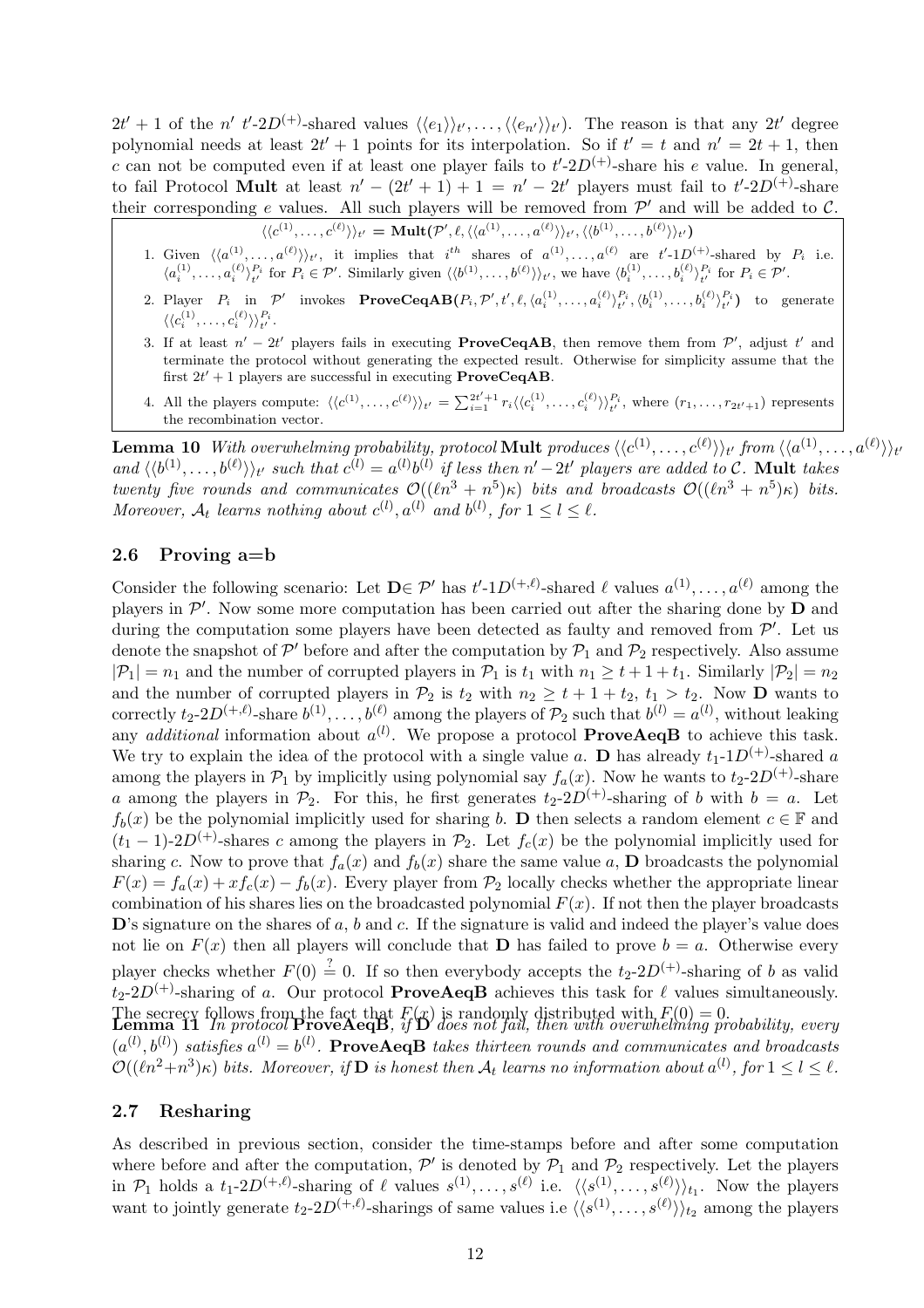## $\langle\langle a^{(1)},\ldots,a^{(\ell)}\rangle\rangle_{t_{2}}^{\mathbf{D}} = \mathbf{ProveAeqB}(\mathbf{D},\mathcal{P}_{2},t_{1},t_{2},\ell,\langle a^{(1)},\ldots,a^{(\ell)}\rangle_{t_{1}}^{\mathbf{D}})$

- 1. **D** invokes  $2D^{(+,\ell)}$ **Share** $(D, \mathcal{P}_2, t_2, \ell, a^{(1)}, \ldots, a^{(\ell)})$  to verifiably  $t_2$ - $2D^{(+,\ell)}$ -share  $(a^{(1)}, \ldots, a^{(\ell)})$ . **D** selects a random  $\ell$  length tuple  $(c^{(1)}, \ldots, c^{(\ell)}) \in \mathbb{F}^{\ell}$  and invokes  $2D^{(+,\ell)}$ Share $(D, \mathcal{P}_2, t_1 - 1, \ell, c^{(1)}, \ldots, c^{(\ell)})$ . If protocol  $2D^{(+,\ell)}$ Share fails then D fails here and the protocol terminates here. Otherwise for convenience we say that **D** has  $t_2 \text{-} 2D^{(+,\ell)}$ -shared  $(b^{(1)}, \ldots, b^{(\ell)})$ . For an honest **D**,  $a^{(l)} = b^{(l)}$  for  $l = 1, \ldots, \ell$ .
- 2. For  $l = 1, ..., \ell$ , let  $a^{(l)}$ ,  $b^{(l)}$  and  $c^{(l)}$  are implicitly shared using polynomials  $f^{a^{(l)}}(x)$  (degree  $t_1$ ),  $f^{b^{(l)}}(x)$ (degree  $t_2$ ) and  $f^{c^{(1)}}(x)$  (degree  $t_1-1$ ) respectively. Now **D** broadcasts the polynomials  $F^{(1)}(x) = f^{a^{(1)}}(x) +$  $xf^{c^{(l)}}(x) - f^{b^{(l)}}(x)$  for  $l = 1 \ldots, \ell$ .
- 3. Player  $P_i \in \mathcal{P}_2$  checks whether  $F^{(l)}(i) \stackrel{?}{=} f^{a^{(l)}}(i) + i f^{c^{(l)}}(i) f^{b^{(l)}}(i)$  for  $l = 1, ..., l$ . If the test fails for at least one *l*, **EfficientRevealVal** $(D, P_i, \mathcal{P}_1, \ell, f^{a^{(1)}}(i), \ldots, f^{a^{(\ell)}}(i)),$  ${\bf Efficient RevealVal(D,} P_i, \mathcal{P}_2, \ell, f^{b^{(1)}}(i), \ldots, f^{b^{(\ell)}}(i)) \text{ and } {\bf Efficient RevealVal(D,} P_i, \mathcal{P}_2, \ell, f^{c^{(1)}}(i), \ldots, f^{b^{(\ell)}}(i))$  $f^{c^{(\ell)}}(i)$  are invoked to reveal signature of **D** on  $(f^{a^{(1)}}(i),...,f^{a^{(\ell)}}(i)), (f^{b^{(1)}}(i),...,f^{b^{(\ell)}}(i))$  and  $(f^{c^{(1)}}(i), \ldots, f^{c^{(\ell)}}(i))$  respectively.
- 4. If the signatures are invalid, then ignore  $P_i$ 's complaints. Otherwise all the values  $(f^{a^{(1)}}(i),...,f^{a^{(\ell)}}(i)),$  $(f^{b^{(1)}}(i),...,f^{b^{(\ell)}}(i))$  and  $(f^{c^{(1)}}(i),...,f^{c^{(\ell)}}(i))$  become public. Using these values all players publicly checks whether  $F^{(l)}(i) \stackrel{?}{=} f^{a^{(l)}} + i f^{c^{(l)}}(i) - f^{b^{(l)}}(i)$  for  $l = 1, ..., \ell$ . If the test fails for at least one l, then D fails and protocol terminates here.
- 5. Every player checks whether  $F^{(l)}(0) \stackrel{?}{=} 0$  for  $l = 1, \ldots, \ell$ . If the test fails for at least one l, then **D** fails and protocol terminates here. Otherwise **D** has proved that  $a^{(l)} = b^{(l)}$ .

in  $\mathcal{P}_2$  where  $t_2 < t_1$ . Since  $n_2 \geq t_1 + t_2$ , generating  $t_2\text{-}2D^{(+,\ell)}$ -sharing among the players in  $\mathcal{P}_2$  does not cause any loss of secrecy. We now present a protocol **Reshare** to perform this task.

 $\langle \langle a^{(1)}, \ldots, a^{(\ell)} \rangle \rangle_{t_2} = \text{Reshare}(\mathcal{P}', t_1, t_2, \ell, \langle \langle a^{(1)}, \ldots, a^{(\ell)} \rangle \rangle_{t_1})$ 

- 1. Given  $\langle \langle a^{(1)}, \ldots, a^{(\ell)} \rangle \rangle_{t_1}$ , it implies that the  $i^{th}$  shares of  $a^{(1)}, \ldots, a^{(\ell)}$  are already  $t_1 \text{-} 1D^{(+,\ell)}$ -shared by  $P_i$ , i.e.  $\langle a_i^{(1)}, \ldots, a_i^{(\ell)} \rangle_{t_1}^{P_i}$  for  $P_i \in \mathcal{P}_1$ . Player  $P_i$  in  $\mathcal{P}_2$  invokes  $\mathbf{ProveAeqB}(P_i, \mathcal{P}_2, t_1, t_2, \ell, \langle a_i^{(1)}, \ldots, a_i^{(\ell)} \rangle_{t_1}^{P_i})$  to generate  $\langle \langle a_i^{(1)}, \ldots, a_i^{(\ell)} \rangle \rangle_{t_2}^{P_i}$ . For simplicity assume that first  $t_1 + 1$  players are successful in **ProveAeqB**. Since  $n_2 = t + 1 + t_2$  and  $t > t_1$ , at least  $t + 1 \ge t_1 + 1$  honest players will always be successful.
- 2. All the players compute:  $\langle\langle a^{(1)}, \ldots, a^{(\ell)}\rangle\rangle_{t_2} = \sum_{i=1}^{t_1+1} r_i \langle\langle a_i^{(1)}, \ldots, a_i^{(\ell)}\rangle\rangle_{t_2}^{P_i}$ , where  $(r_1, \ldots, r_{t_1+1})$  represents the recombination vector.

 ${\bf Lemma \ 12}\;\; With\; overwhelming\; probability,\; protocol\; {\bf Reshare}\; produces\; t_2\text{-}2D^{(+,\ell)}\text{-}sharing\; \langle \langle a^{(1)},\ldots,a^{(\ell)}\rangle \rangle_{t_2}$ from  $\langle\langle a^{(1)},\ldots,a^{(\ell)}\rangle\rangle_{t_1}$  with  $t_2 < t_1$ . Reshare takes thirteen rounds and communicates  $\mathcal{O}((\ell n^3 +$  $(n^4)$ κ) bits and broadcasts  $\mathcal{O}((\ell n^3+n^4)\kappa)$  bits. Moreover,  $\mathcal{A}_t$  learns nothing about  $a^{(l)}$ , for  $1\leq l\leq \ell$ .

#### 2.8 Preparation Phase

We call a triple  $(a, b, c)$  as a multiplication triple if  $c = ab$ . The goal of the preparation phase is to generate correct  $d-2D^+$ -sharings of  $(c_M + c_R)$  secret multiplication triples where d denotes the number of corrupted players still present in  $\mathcal{P}'$  at the end of preparation phase. So in total there will be  $c_M + c_R$  multiplication triples  $(a^{(i)}, b^{(i)}, c^{(i)})$  such that  $c^{(i)} = a^{(i)}b^{(i)}$  for  $i = 1, \ldots, (c_M + c_R)$ . The generation of  $c_M + c_R$  multiplication triples is divided into  $\lceil \log(t) \rceil$  segments, wherein each segment is responsible for generating  $d-2D^{(+,\ell)}$ -sharings of  $\ell = \lceil \frac{c_M+c_R}{\log t} \rceil$  triples. Here we use a novel technique called *rapid player elimination* (RPE) which works in the following way: The computation of a segment is non-robust i.e. a segment may fail due to the (mis)behavior of certain number of corrupted players who reveal their identity during the execution of the segment. At the beginning of preparation phase we set the counter for keeping track the number of (segment) failures to zero i.e  $f = 0$ . We create a win-win situation, where if a segment fails, then it must be due to the revelation/detection of at least  $2<sup>f</sup>$  new corrupted players. After removing the corrupted players from  $\mathcal{P}'$ , a fresh execution of the same segment will be started with f incremented by 1. This ensures that total  $\lceil \log(t) \rceil - 1$  failures can occur (i.e  $f \leq \lceil \log(t) \rceil - 1$ ) since  $\lceil \log(t) \rceil - 1$  failures are enough to reveal all the t corrupted players. Once all the t corrupted players are revealed, rest of the computation can run without occurrence of any failure. Specifically, in every segment one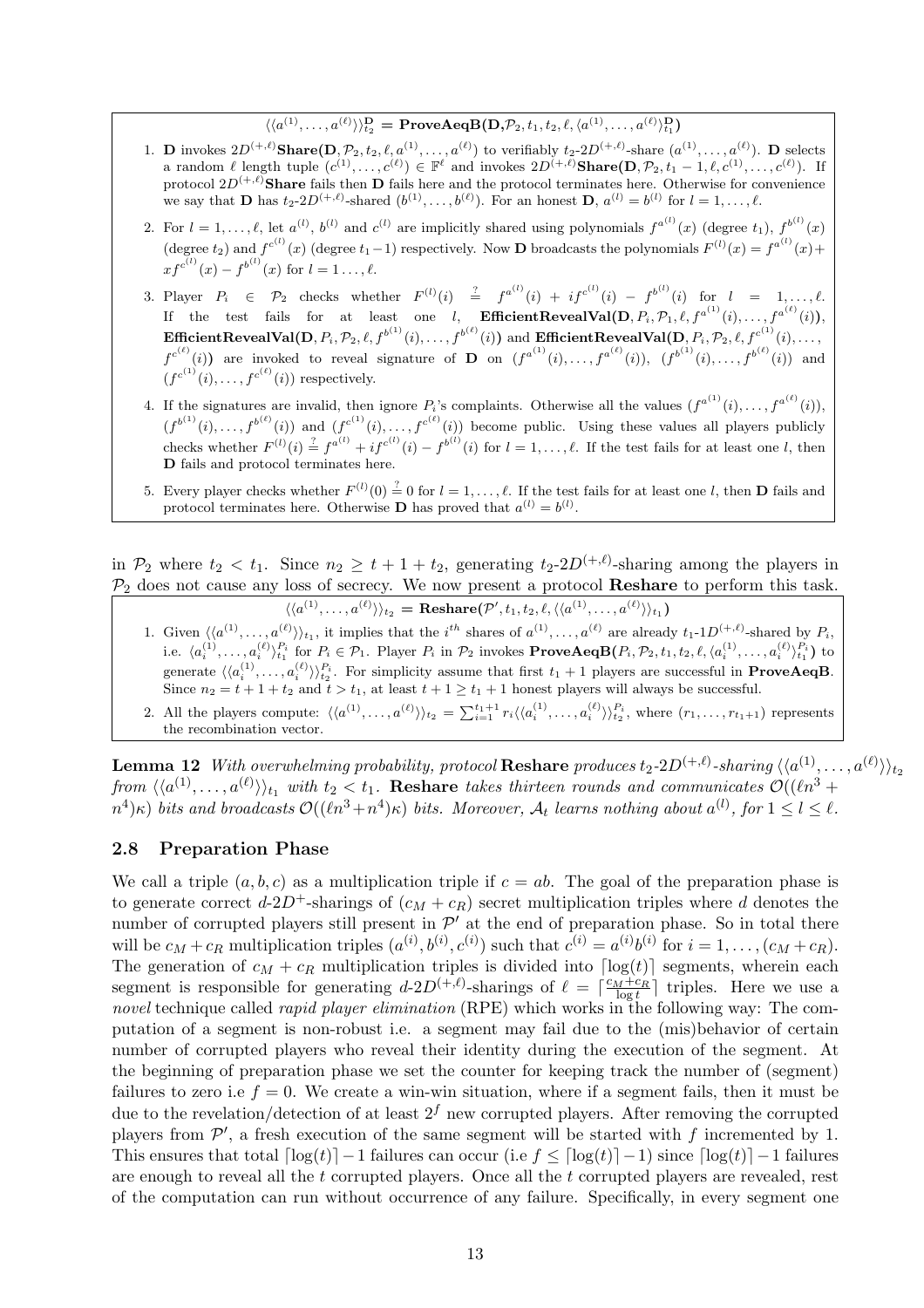of the following occurs: (a)  $t_1$ -2D<sup>(+, $\ell$ </sup>)-sharings of  $\ell = \lceil \frac{c_M+c_R}{\log t} \rceil$  secret multiplication triples will be generated, where  $t_1$  denotes the number of corrupted players present in  $\mathcal{P}'$   $(t_1 = t - |\mathcal{C}|)$  at the beginning of the segment's execution; (b) the segment fails with at least  $2<sup>f</sup>$  corrupted players being eliminated from  $\mathcal{P}'$  (and added to  $\mathcal{C}$ ), where f denotes the number of failures occurred so far. But there are two problems here. We want all the triples to be  $d-2D^+$ -shared. But since the number of corrupted players in  $\mathcal{P}'$  may change dynamically after every failure, the sharings produced in different segment may be of different degree. Also the sharing produced by segments are  $t_1$ -2 $D^{(+,\ell)}$ -sharings where  $t_1$  may vary segment to segment. So, to achieve our goal, we first use protocol **Reshare** to obtain uniform  $d$ -2D<sup>(+, $\ell$ )-sharings for all the segments. Then, we use Pro-</sup> tocol **Convert** $2D^{(+,\ell)}$ **to** $2D^{+}$  to produce  $d$ - $2D^{+}$ -sharings from  $d$ - $2D^{(+,\ell)}$ -sharings. By using this approach, we can efficiently generate the triples with less communication overhead. Note that we could directly generate  $d$ -2D<sup>+</sup>-sharings of the triples instead of generating them from  $d$ -2D<sup>(+, $\ell$ )</sup>sharing. But this would require more communication overhead. So by first generating  $d\n-2D^{(+,\ell)}$ . sharings and then converting them into  $d-2D^+$ -sharings, we require less communication overhead.

#### Preparation Phase

1. Let  $\mathcal{P}' = \mathcal{P}$ ,  $n' = n$ ,  $\ell = \lceil \frac{c_M + c_R}{\log t} \rceil$  and  $t' = t$ . Let  $f = 0$ . /\* The counter for counting the number of failures \*/ 2. For every segment  $k = 1, \ldots, \lceil \log(t) \rceil$ , do the following:

(a) Set  $\mathcal{P}_1 = \mathcal{P}'$ ,  $n_1 = n'$  and  $t_1 = t'$ .

(b) Invoke **Random** $(\mathcal{P}_1, t_1, \ell)$  twice in parallel to generate  $\langle \langle a_k^{(1)}, \ldots, a_k^{(\ell)} \rangle \rangle_{t_1}$  and  $\langle \langle b_k^{(1)}, \ldots, b_k^{(\ell)} \rangle \rangle_{t_1}$ .

(c) Invoke  $\text{Mult}(\mathcal{P}_1, \ell, \langle\langle a_k^{(1)}, \ldots, a_k^{(\ell)} \rangle\rangle_{t_1}, \langle\langle b_k^{(1)}, \ldots, b_k^{(\ell)} \rangle\rangle_{t_1})$  to generate  $\langle\langle c_k^{(1)}, \ldots, c_k^{(\ell)} \rangle\rangle_{t_1}$  such that  $c_k^{(l)} = a_k^{(l)}b_k^{(l)}$ .

(d) IF **Mult** fails to produce  $\langle \langle c_k^{(1)}, \ldots, c_k^{(\ell)} \rangle \rangle_{t_1}$ , then it must have removed  $2^f$  new corrupted players from  $\mathcal{P}'$  (i.e.  $|\mathcal{P}_1| - |\mathcal{P}'| = n_1 - n' \geq 2^f$ . Thus repeat this segment with  $f = f + 1$ . ELSE increment k.

3. Now let  $\mathcal{P}_2 = \mathcal{P}'$ ,  $n_2 = n'$  and  $d = t'$ . For every segment  $k = 1, \ldots, \lceil \log(t) \rceil$ , check whether  $c_k^{(1)}, \ldots, c_k^{(\ell)}$  are d-3. Now let  $P_2 = P$ ,  $R_2 = R$  and  $a = b$ . For every segment  $k = 1, ..., |\log(b)|$ , there where  $C_k$ ,  $\dots, C_k$  are  $a = 2D^{(+,\ell)}$ -shared. If  $c_k^{(1)}, \dots, c_k^{(\ell)}$  are  $\alpha$ -2 $D^{(+,\ell)}$ -shared with  $\alpha > d$  then invoke **Reshare** $(\mathcal{P}_2, \alpha, d, \ell, \langle$  $\textbf{Reshare}(\mathcal{P}_2, \alpha, d, \ell, \langle\langle b_k^{(1)}, \ldots, b_k^{(\ell)}\rangle\rangle_\alpha)$  and  $\textbf{Reshare}(\mathcal{P}_2, \alpha, d, \ell, \langle\langle c_k^{(1)}, \ldots, c_k^{(\ell)}\rangle\rangle_\alpha)$  to generate  $\langle\langle a_k^{(1)}, \ldots, a_k^{(\ell)}\rangle\rangle_d$ ,  $\langle \langle b_k^{(1)}, \ldots, b_k^{(\ell)} \rangle \rangle_d$  and  $\langle \langle c_k^{(1)}, \ldots, c_k^{(\ell)} \rangle \rangle_d$ .

4. For every segment  $k = 1, ..., \lceil \log(t) \rceil$ , invoke  $\text{Convert}2D^{(+,\ell)}\text{to}2D^+(\mathcal{P}_2, d, \ell, \langle \langle a_k^{(1)}, \ldots, a_k^{(\ell)} \rangle \rangle_d)$ ,  $\textbf{Convert} 2D^{(+,\ell)}$ to $2D^+(\mathcal{P}_2,d,\ell,\langle\langle b^{(1)}_k,\ldots,b^{(\ell)}_k\rangle\rangle_d)$  and  $\textbf{Convert} 2D^{(+,\ell)}$ to $2D^+(\mathcal{P}_2,d,\ell,\langle\langle c^{(1)}_k,\ldots,c^{(\ell)}_k\rangle\rangle_d)$  to obtain  $\langle\langle a_k^{(1)}\rangle\rangle_d, \ldots, \langle\langle a_k^{(\ell)}\rangle\rangle_d, \langle\langle b_k^{(1)}\rangle\rangle_d, \ldots, \langle\langle b_k^{(\ell)}\rangle\rangle_d$  and  $\langle\langle c_k^{(1)}\rangle\rangle_d, \ldots, \langle\langle c_k^{(\ell)}\rangle\rangle_d$ .

Now we explain why in the  $f^{th}$  failure  $2^f$  corrupted player must have revealed their identity. Initially  $n' = n = 2t+1$  and  $t' = t$  and  $f = 0$ . So in protocol **Mult** all the  $2t'+1 = 2t+1$  players must be able to execute **ProveCeqAB** successfully (recall Protocol **Mult**). If a single  $(2^f = 2^0 = 1)$ player fails to do so, then Mult will fail and so the segment. So the parameters will be updated to  $n' = 2t, t' = t-1$  and  $f = 1$ . Now the same segment will be executed with the changed parameters. This time **Mult** requires at least  $2t' + 1 = 2(t - 1) + 1 = 2t - 1$  players to successfully execute **ProveCeqAB**. Since there are  $n' = 2t$  players, at least  $2t-(2t-1)+1=2=2^1=2^f$  players must fail to execute ProveCeqAB to fail Mult and hence the segment. Now the parameters will be updated to  $n' = 2t - 2$ ,  $t' = t - 3$  and  $f = 2$ . The same segment will be executed with the changed parameters. This time **Mult** requires at least  $2t' + 1 = 2(t - 3) + 1 = 2t - 5$  players to successfully execute **ProveCeqAB**. Since there are  $n' = 2t-2$  players, at least  $2t-2-(2t-5)+1 = 4 = 2^2 = 2^f$ players must fail to execute ProveCeqAB to fail Mult and hence the segment. Like this a segment may fail  $\lceil \log(t) \rceil - 1$  times. But after the last failure, all the t faults will be revealed.

**Lemma 13** With overwhelming probability, protocol **Preparation Phase** produces correct  $d$ -2D<sup>+</sup>sharings of  $(c_M + c_R)$  secret multiplication triples. Preparation Phase takes  $\mathcal{O}(\log(t))$  rounds and communicates  $\mathcal{O}((c_M + c_R)n^3 + n^4)\kappa$  bits and broadcasts  $\mathcal{O}((c_M + c_R)n^3 + n^4)\kappa$  bits. Moreover,  $\mathcal{A}_t$  learns nothing about  $(a^{(i)},b^{(i)},c^{(i)})$  for  $1\leq i\leq \ell$ .

#### 2.9 Input Phase

Once Preparation Phase is complete, the execution of Input Phase begins. The goal of the input phase is to generate  $d$ -2D<sup>+</sup>-sharings of  $c_I$  inputs. Assume that player  $P_i \in \mathcal{P}$  has  $c_i$  inputs. Thus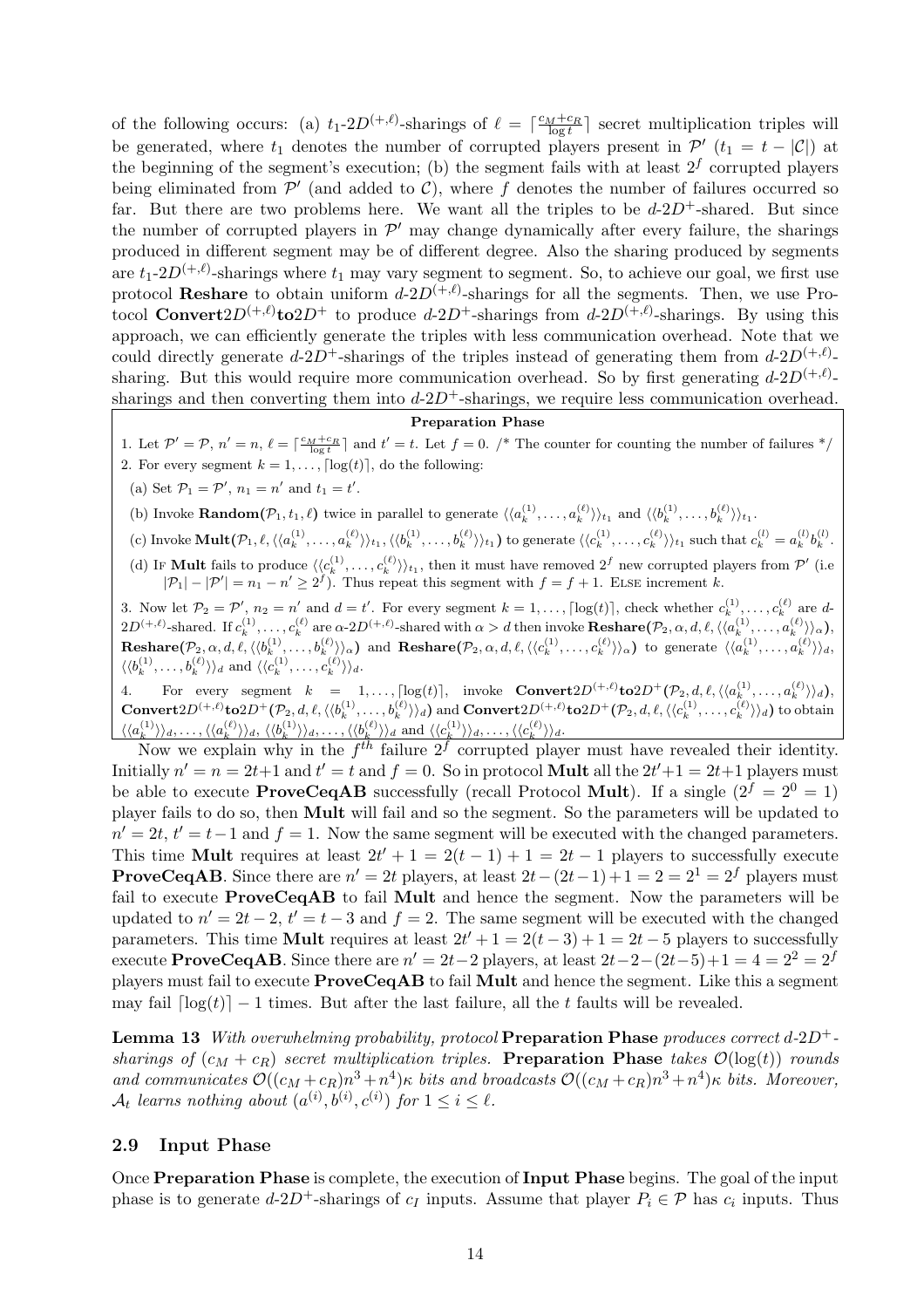$c_I = \sum_{i=1}^n$  $i=1 \atop i=1 \atop i=1 \atop i} c_i$ . We stress that though some players from P might have failed and removed during preparation phase, we still allow them to feed their input. Recall that at the end of preparation phase,  $\mathcal{P}_2 = \mathcal{P}'$ . So once all the players in  $\mathcal P$  feed their input, the rest of the computation will be performed among the players in  $\mathcal{P}_2$ . For this, each input sharing is then reshared among the players in  $\mathcal{P}_2$ . Also if some player  $\mathcal{P}_i$  fails to correctly share their input, then everybody accepts a default  $d - 2D^{(+, c_i)}$  sharing on behalf of that player.

#### Input Phase

- 1. Every player  $P_i \in \mathcal{P}$  with  $c_i$  inputs  $s_i^{(1)}, s_i^{(2)}, \ldots, s_i^{(c_i)}$ , invokes  $2D^{(+,c_i)}$ **Share** $(P_i, \mathcal{P}, t, c_i, s_i^{(1)}, s_i^{(2)}, \ldots, s_i^{(c_i)})$ to generate  $\langle \langle s_i^{(1)}, \ldots, s_i^{(c_i)} \rangle \rangle_t$ .
- 2. For every  $P_i$ , invoke  $\text{Reshare}(\mathcal{P}_2, t, d, c_i, \langle \langle s_i^{(1)}, \ldots, s_i^{(c_i)} \rangle \rangle_t)$  to generate  $\langle \langle s_i^{(1)}, \ldots, s_i^{(c_i)} \rangle \rangle_d$  provided  $d < t$ .
- 3. For every player  $P_i$ ,  ${}^{(+,c_i)}\textbf{to} 2D^+(\mathcal{P}_2,d,c_i,\langle\langle s_i^{(1)},\ldots,s_i^{(c_i)}\rangle\rangle_d)$  to obtain  $\langle \langle s_i^{(1)} \rangle \rangle_d, \ldots, \langle \langle s_i^{(c_i)} \rangle \rangle_d.$

**Lemma 14** With overwhelming probability, protocol Input Phase produces correct  $d$ -2D<sup>+</sup>-sharings of  $c_I$  inputs. Input Phase takes twenty eight rounds and communicates  $\mathcal{O}(c_I n^3 + n^5) \kappa$  bits and broadcasts  $\mathcal{O}(c_{I}n^{3}+n^{5})\kappa$  bits.

### 2.10 Computation Phase

Once Preparation Phase and Input Phase are over, the computation of the circuit (of the agreed upon function  $f$ ) proceeds gate-by-gate. First, to every random and every multiplication gate, a prepared  $d-2D^+$ -shared random triple is assigned. And a  $d-2D^+$ -shared input is assigned to the corresponding input gates. A gate (except output gate) q is said to be *computed* if a  $d$ - $2D^+$ -sharings  $\langle x_q \rangle_d$  is computed for the gate. Note that all the random and input gates will be computed as soon as we assign  $d-2D^+$ -shared random triples (generated in **Preparation Phase**) and  $d-2D^+$ -shared inputs (generated in **Input Phase**) to them respectively. A gate is said to be in ready state, when all its fanin gates have been *computed*. In the **Computation Phase**, the circuit evaluation proceeds in rounds wherein each round all the ready gates will be computed parallely. Evaluation of input, random and addition gates do not require any communication. Evaluation of multiplication and output gate requires 2 and 1 call to Protocol  $2D^{+}$ **Recons** respectively. So the individual gates in the circuit are evaluated as shown in the table given in the sequel.

The correctness of the steps described for multiplication gate follows from [1] which introduced the technique called Circuit Randomization. So the Circuit Randomization [1] allows to evaluate a multiplication gate at the cost of two public reconstructions, given a preprocessed random multiplication triple. The trick is as follows: Let  $z = xy$ . Now z can be expressed as  $z = ((x - a) + a)((y - b) + b) = (\alpha + a)(\beta + b)$ , where  $(a, b, c)$  is a multiplication triple. So given  $(\langle\langle a\rangle\rangle_d, \langle\langle b\rangle\rangle_d, \langle\langle c\rangle\rangle_d)$ ,  $\langle\langle z\rangle\rangle_d$  can be computed as  $\langle\langle z\rangle\rangle_d = \alpha\beta + \alpha \langle\langle b\rangle\rangle_d + \beta \langle\langle a\rangle\rangle_d + \langle\langle c\rangle\rangle_d$  after reconstructing  $\alpha$  and  $\beta$  publicly. The security follows from the fact that  $\alpha$  and  $\beta$  are random and independent of x and y for a random multiplication triple  $(a, b, c)$ .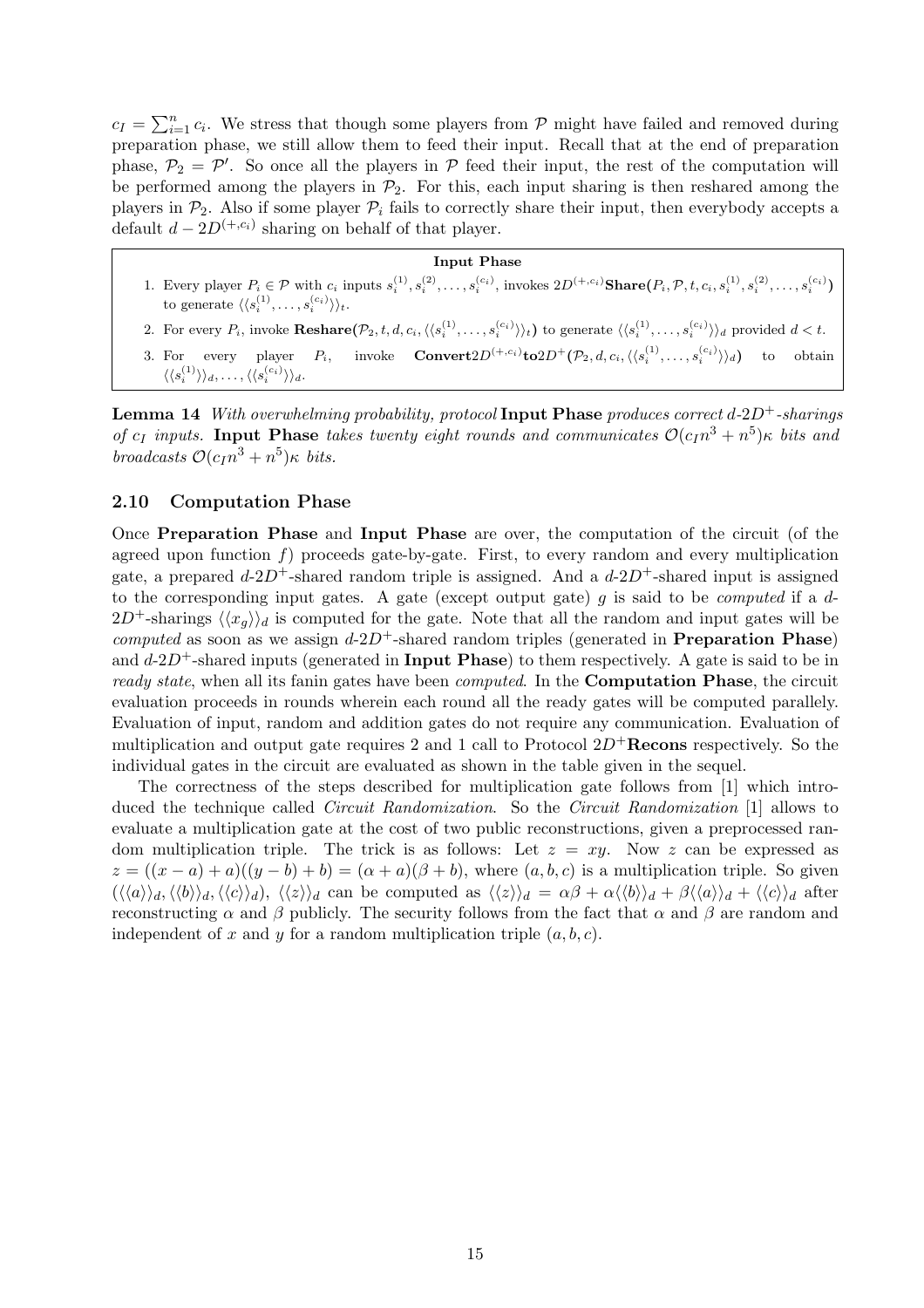#### Computation Phase

Input Gate:  $\langle \langle s \rangle \rangle_d = \text{IGate}(\langle \langle s \rangle \rangle_d)$ 

1. Assign a  $d-2D^+$ -sharing of an input, say  $\langle \langle s \rangle \rangle_d$ .

Random Gate:  $\langle \langle a \rangle \rangle_d = \text{RGate}(\langle \langle a \rangle \rangle_d, \langle \langle b \rangle \rangle_d, \langle \langle c \rangle \rangle_d)$ 

1. Assign a  $d-2D^+$ -sharing of a multiplication triple, say  $(\langle\langle a\rangle\rangle_d, \langle\langle b\rangle\rangle_d, \langle\langle c\rangle\rangle_d)$ , where only the first component is used.

Addition Gate:  $\langle \langle z \rangle \rangle_d = \text{AGate}(\langle \langle x \rangle \rangle_d, \langle \langle y \rangle \rangle_d)$ 

1. If  $\langle x \rangle_a$  and  $\langle y \rangle_d$  are the inputs to the addition gate, all players in  $\mathcal{P}_2$  compute  $\langle \langle z \rangle_a = \langle \langle x \rangle_a + \langle \langle y \rangle_a \rangle_a$ with  $\langle \langle z \rangle \rangle_d$  as the output of the gate.

**Multiplication Gate:**  $\langle \langle z \rangle \rangle_d = \text{MGate}(\langle \langle x \rangle \rangle_d, \langle \langle y \rangle \rangle_d, \langle \langle a \rangle \rangle_d, \langle \langle b \rangle \rangle_d, \langle \langle c \rangle \rangle_d))$ 

- 1. Let  $\langle\langle x\rangle\rangle_d$  and  $\langle\langle y\rangle\rangle_d$  are the inputs to the multiplication gate and  $(\langle\langle a\rangle\rangle_d,\langle\langle b\rangle\rangle_d,\langle\langle c\rangle\rangle_d)$  is the random multiplication triple assigned to it. Then all players in  $\mathcal{P}_2$  compute the output  $\langle\langle z \rangle\rangle_d$  in the following way.
- 2. All players in  $\mathcal{P}_2$  compute  $\langle \langle \alpha \rangle \rangle_d = \langle \langle x \rangle \rangle_d \langle \langle a \rangle \rangle_d$  and  $\langle \langle \beta \rangle \rangle_d = \langle \langle y \rangle \rangle_d \langle \langle b \rangle \rangle_d$ .
- 3. All players in  $\mathcal{P}_2$  invoke  $2D^+\mathbf{Recons}(\mathcal{P}_2, d, \langle\langle\alpha\rangle\rangle_d)$  and  $2D^+\mathbf{Recons}(\mathcal{P}_2, d, \langle\langle\beta\rangle\rangle_d)$  to reconstruct  $\alpha$  and  $\beta$ .
- 4. All players in  $\mathcal{P}_2$  compute  $\langle \langle z \rangle \rangle_d = \alpha \beta + \alpha \langle \langle b \rangle \rangle_d + \beta \langle \langle a \rangle \rangle_d + \langle \langle c \rangle \rangle_d$ .

Output Gate:  $x = OGate(\langle \langle x \rangle \rangle_d)$ 

1. If  $\langle x \rangle_d$  is the input to the output gate, all players in  $\mathcal{P}_2$  compute  $x = 2D^+$ **Recons** $(\mathcal{P}_2, d, \langle \langle x \rangle_d)$ .

Lemma 15 With overwhelming probability, protocol Computation Phase evaluates the circuit gate-by-gate in a shared fashion and outputs the desired outputs. Computation Phase takes D rounds and communicates  $\mathcal{O}((c_M + c_O)n^3 \kappa)$  bits.

## 2.11 New UMPC Protocol

Now our new UMPC protocol for evaluating function f is: (1). Invoke **Preparation Phase** (2). Invoke Input Phase (3). Invoke Computation Phase.

Theorem 1 With overwhelming probability, our new UMPC protocol can evaluate an agreed upon function securely against an active adaptive rushing adversary  $A_t$  with  $t < n/2$  and requires  $\mathcal{O}(\log(t) + \mathcal{D})$  rounds and communicates  $\mathcal{O}(((c_I + c_R + c_M + c_O)n^3)\kappa)$  bits and broadcasts  $\mathcal{O}((c_I + c_R + c_M + c_O)n^3)\kappa)$  $c_M + c_R$ ) $n^3 + n^5$ ) $\kappa$  bits.

Using the protocol of [13] to simulate the broadcasts, the communication complexity and round complexity of our UMPC protocol is stated in the following theorem.

**Theorem 2** With overwhelming probability, our new UMPC protocol requires  $\mathcal{O}(n \log(t) + \mathcal{D})$ rounds and communicates  $\mathcal{O}((c_I + c_M + c_R + c_O)n^4 + n^7)\kappa)$  bits.

# 3 Conclusion

In this paper, we have proposed a new UMPC protocol which is the most round efficient UMPC protocol so far and ranks second according to the communication complexity. To design the protocol we have proposed several new techniques and sub-protocols which are first of their kind. It would be interesting to further reduce the communication complexity and round complexity of our UPMC protocol.

# References

- [1] D. Beaver. Efficient multiparty protocols using circuit randomization. In Proc. of CRYPTO 1991, volume 576 of LNCS, pages 420–432. Springer Verlag, 1991.
- [2] Donald Beaver. Secure multiparty protocols and zero-knowledge proof systems tolerating a faulty minority. *Journal of Cryptology*, 4(4):75–122, 1991.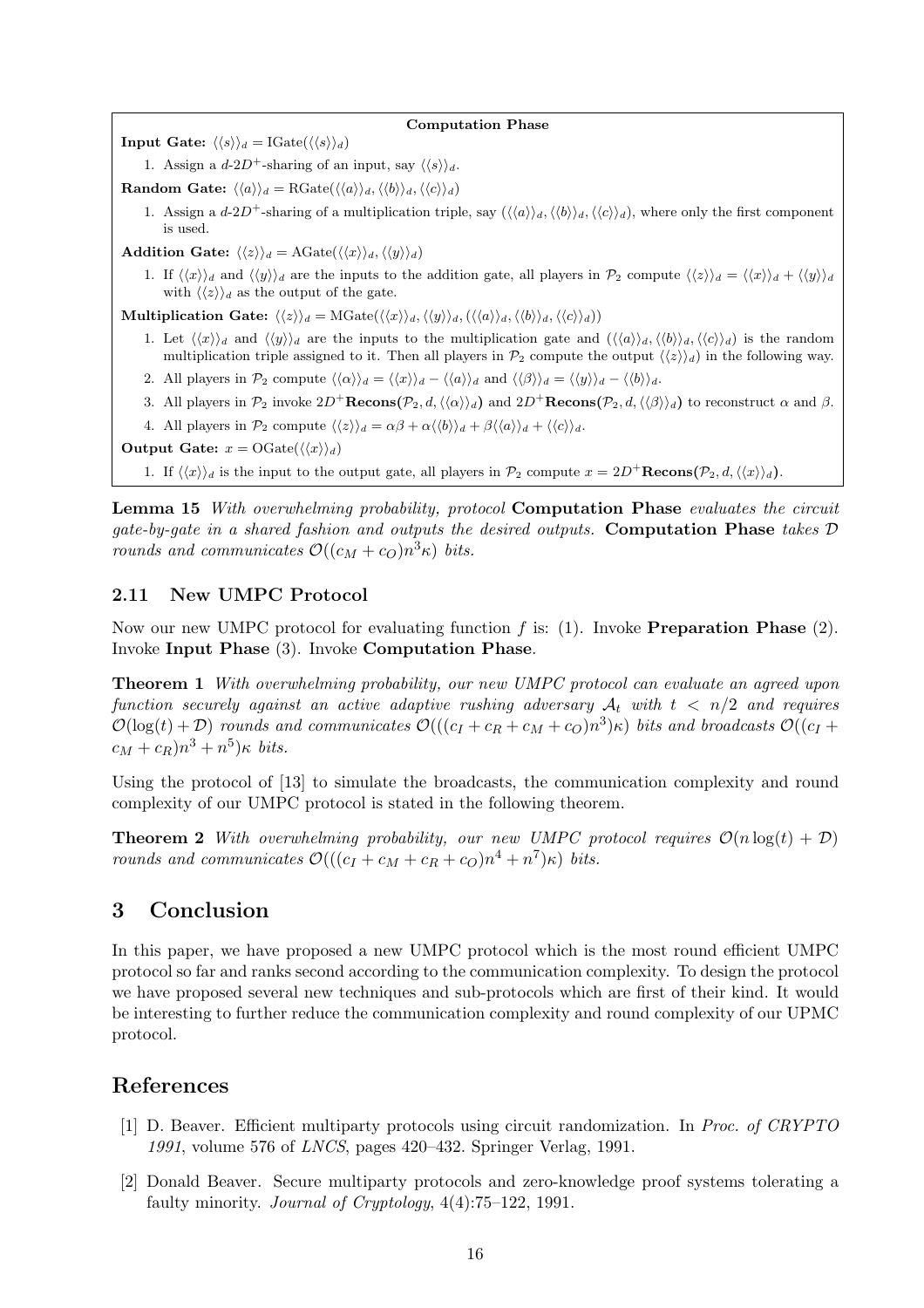- [3] Z. Beerliová-Trubíniová and M. Hirt. Efficient multi-party computation with dispute control. In Proc. of TCC, pages 305–328, 2006.
- [4] Z. Beerliová-Trubíniová and M. Hirt. Perfectly-secure MPC with linear communication complexity. In Proc. of TCC 2008, volume 4948 of LNCS, pages 213–230. Springer Verlag, 2008.
- [5] Michael Ben-Or, Shafi Goldwasser, and Avi Wigderson. Completeness theorems for noncryptographic fault-tolerant distributed computation (extended abstract). In STOC, pages 1–10, 1988.
- [6] P. Berman, J. A. Garay, and K. J. Perry. Bit optimal distributed consensus. In Computer Science Research, pages 313–322, 1992. Preliminary version appeared in STOC 89.
- [7] L. Carter and M. N. Wegman. Universal classes of hash functions. Journal of Computer and System Sciences (JCSS), 18(4):143–154, 1979. Preliminary version appeared in STOC 77.
- [8] D. Chaum, C. Crpeau, and I. Damgård. Multiparty unconditionally secure protocols (extended abstract). In Proc. of FOCS 1988, pages 11–19, 1988.
- [9] D. Chaum, I. Damgård, and J. van de Graaf. Multiparty computations ensuring privacy of each party's input and correctness of the result. In CRYPTO 1987, LNCS, 1987.
- [10] R. Cramer and I. Damgård. *Multiparty Computation, an Introduction*. Contemporary Cryptography. Birkhuser Basel, 2005.
- [11] R. Cramer, I. Damgård, S. Dziembowski, M. Hirt, and T. Rabin. Efficient multiparty computations secure against an adaptive adversary. In Proc. of EUROCRYPT 1999, volume 1592 of LNCS, pages 311–326. Springer Verlag, 1999.
- [12] I. Damgård and J. B. Nielsen. Scalable and unconditionally secure multiparty computation. In Proc. of CRYPTO, volume 4622 of LNCS, pages 572–590. Springer Verlag, 2007.
- [13] Matthias Fitzi and Martin Hirt. Optimally Efficient Multi-Valued Byzantine Agreement. In Proc. of PODC 2006, pages 163–168. ACM, 2006.
- [14] Z. Galil, S. Haber, and M. Yung. Cryptograpic computation: Secure fault-tolerant protocols and the public-key model. In CRYPTO 1987, LNCS, 1987.
- [15] Rosario Gennaro, Yuval Ishai, Eyal Kushilevitz, and Tal Rabin. The round complexity of verifiable secret sharing and secure multicast. In STOC, pages 580–589, 2001.
- [16] O. Golderich, S. Micali, and A. Wigderson. How to play a mental game– a completeness theorem for protocols with honest majority. In STOC 1987, pages 218–229, 1987.
- [17] M. Hirt, U. Maurer, and B. Przydatek. Efficient secure multiparty computation. In Proc. of ASIACRYPT 2000, volume 1976 of LNCS, pages 143–161. Springer Verlag, 2000.
- [18] M. Hirt and U. M. Maurer. Robustness for free in unconditional multi-party computation. In Proc. of CRYPTO 2001, LNCS, 2001.
- [19] J. Katz and C. Y. Koo. Round-efficient secure computation in point-to-point networks. In Proc. of EUROCRYPT 2007, volume 4515 of LNCS, pages 311–328. Springer Verlag, 2007.
- [20] Arpita Patra, Ashish Choudhary, AshwinKumar B.V, and C. Pandu Rangan. On Round Complexity of Unconditional VSS. Cryptology ePrint Archive, Report 2008/172, 2008.
- [21] B. Pfitzmann and M. Waidner. Information-theoretic pseudosignatures and byzantine agreement for  $t \geq n/3$ . Technical report, IBM Research, 1996.